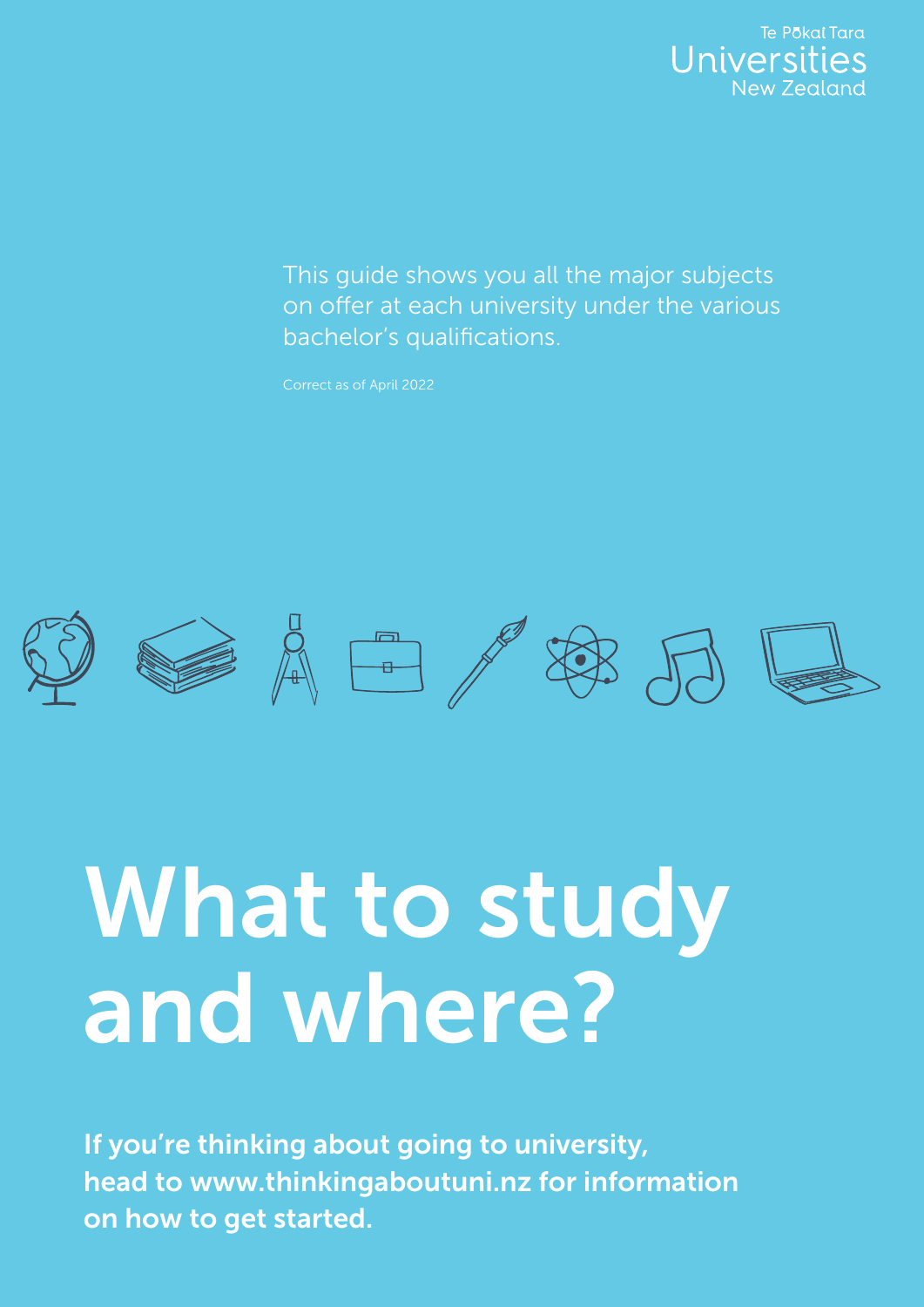| <b>Qualification</b>                                  | Major                              | Wain<br>Rau,<br>Auck<br>of Te | The I | Mass | ⊾<br>م⊺ |
|-------------------------------------------------------|------------------------------------|-------------------------------|-------|------|---------|
| <b>Bachelor of Accountancy</b>                        | Accountancy                        |                               |       |      |         |
| <b>Bachelor of Advanced Science</b><br>(Honours)      | <b>Applied Conservation</b>        |                               |       |      |         |
| <b>Bachelor of Advanced Science</b><br>(Honours)      | <b>Applied Physics</b>             |                               |       |      |         |
| <b>Bachelor of Advanced Science</b><br>(Honours)      | <b>Biomedical Science</b>          |                               |       |      |         |
| <b>Bachelor of Advanced Science</b><br>(Honours)      | Chemistry                          |                               |       |      |         |
| <b>Bachelor of Advanced Science</b><br>(Honours)      | <b>Computational Biology</b>       |                               |       |      |         |
| <b>Bachelor of Advanced Science</b><br>(Honours)      | Computer Science                   |                               |       |      |         |
| <b>Bachelor of Advanced Science</b><br>(Honours)      | Environmental Change               |                               |       |      |         |
| <b>Bachelor of Advanced Science</b><br>(Honours)      | Environmental Science              |                               |       |      |         |
| <b>Bachelor of Advanced Science</b><br>(Honours)      | Food Science                       |                               |       |      |         |
| <b>Bachelor of Advanced Science</b><br>(Honours)      | Geology                            |                               |       |      |         |
| <b>Bachelor of Advanced Science</b><br>(Honours)      | Geospatial Science                 |                               |       |      |         |
| <b>Bachelor of Advanced Science</b><br>(Honours)      | Green Chemical Science             |                               |       |      |         |
| <b>Bachelor of Advanced Science</b><br>(Honours)      | Marine Science                     |                               |       |      |         |
| <b>Bachelor of Advanced Science</b><br>(Honours)      | Mathematics                        |                               |       |      |         |
| <b>Bachelor of Advanced Science</b><br>(Honours)      | Microbiology                       |                               |       |      |         |
| <b>Bachelor of Advanced Science</b><br>(Honours)      | Molecular Genetics                 |                               |       |      |         |
| <b>Bachelor of Advanced Science</b><br>(Honours)      | Physics                            |                               |       |      |         |
| <b>Bachelor of Advanced Science</b><br>(Honours)      | Psychology                         |                               |       |      |         |
| <b>Bachelor of Advanced Science</b><br>(Honours)      | <b>Statistics</b>                  |                               |       |      |         |
| <b>Bachelor of Agribusiness</b>                       | Farm Management                    |                               |       |      |         |
| <b>Bachelor of Agribusiness</b>                       | International Agribusiness         |                               |       |      |         |
| <b>Bachelor of Agribusiness</b>                       | <b>Rural Valuation</b>             |                               |       |      |         |
| <b>Bachelor of Agribusiness</b><br>and Food Marketing | Agribusiness and Food<br>Marketing |                               |       |      |         |

Go through the list and highlight any qualifications of interest.

If you're not sure about a qualification, check which university offers it, jump on their website and type in the name of the major in the search bar. This should give you details about the subject.



## How to use this guide

Welcome to 'What to study and where?'. The suggestions below will help you get the best out of the information it provides.

'What to study and where?' shows every undergraduate degree major across all eight of Aotearoa New Zealand's universities.

> Once you've found a major you're interested in, check the university's website for entry requirements.

Check out our website for more information: **www.thinkingaboutuni.nz** And follow us on Instagram: **@thinking\_about\_uni**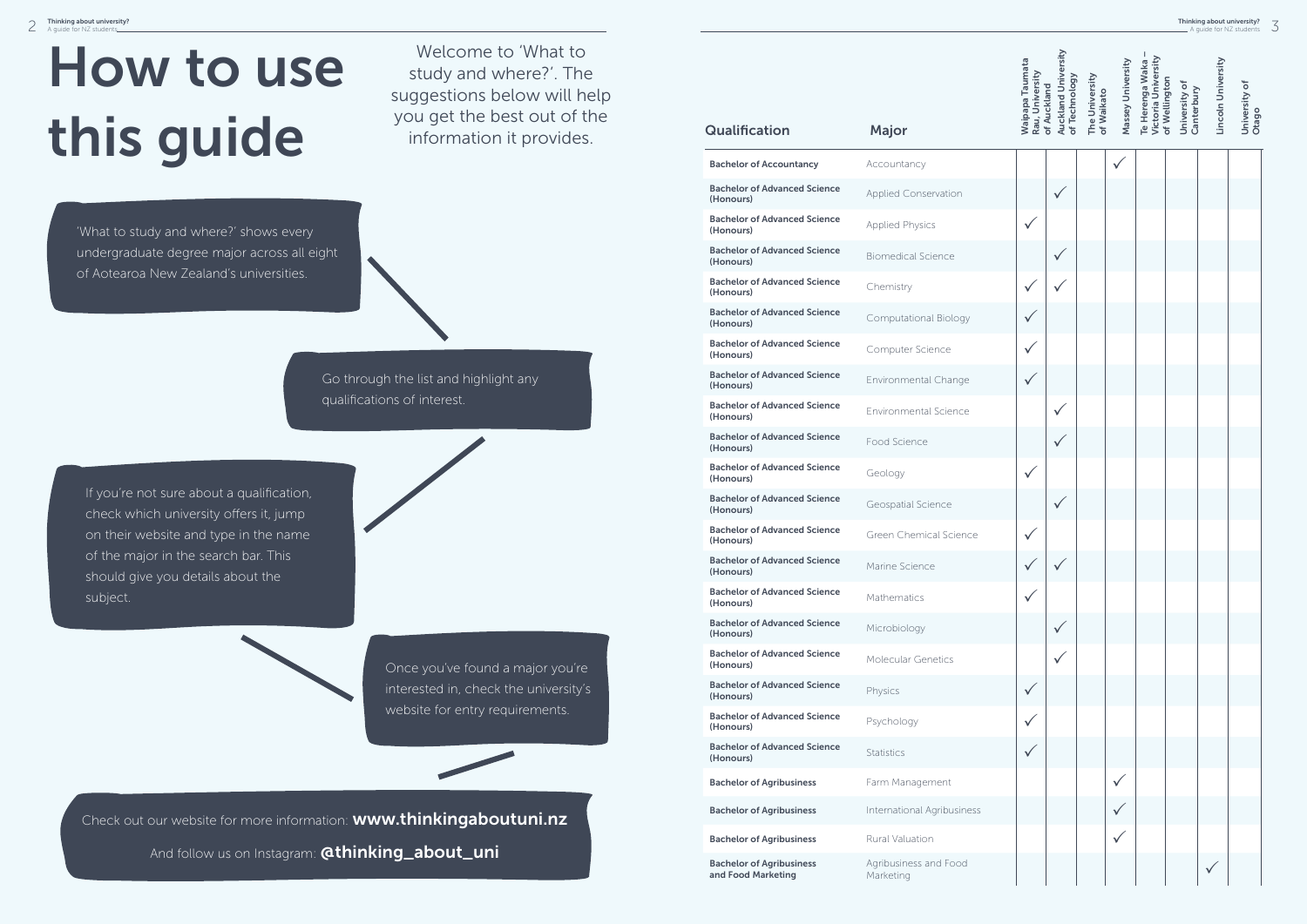|                                                                   |                                                   | Waipapa Taumata                | <b>Auckland University</b> |                              | Massey University | Victoria University<br>Te Herenga Waka |                             | Lincoln University |                        |
|-------------------------------------------------------------------|---------------------------------------------------|--------------------------------|----------------------------|------------------------------|-------------------|----------------------------------------|-----------------------------|--------------------|------------------------|
|                                                                   |                                                   | Rau, University<br>of Auckland | of Technology              | The University<br>of Waikato |                   | of Wellington                          | University of<br>Canterbury |                    | University of<br>Otago |
| Qualification                                                     | <b>Major</b>                                      |                                |                            |                              |                   |                                        |                             |                    |                        |
| <b>Bachelor of Agricultural Science</b>                           | Agricultural Science                              |                                |                            |                              | $\checkmark$      |                                        |                             | $\checkmark$       |                        |
| <b>Bachelor of Agriculture</b>                                    | Agriculture                                       |                                |                            |                              |                   |                                        |                             | $\checkmark$       |                        |
| <b>Bachelor of Animal Science</b>                                 | Animal Genetics & Breeding                        |                                |                            |                              | $\checkmark$      |                                        |                             |                    |                        |
| <b>Bachelor of Animal Science</b>                                 | Animal Nutrition & Growth                         |                                |                            |                              | $\checkmark$      |                                        |                             |                    |                        |
| <b>Bachelor of Animal Science</b>                                 | Animal Welfare                                    |                                |                            |                              |                   |                                        |                             |                    |                        |
| <b>Bachelor of Animal Science</b>                                 | Equine Science                                    |                                |                            |                              | $\checkmark$      |                                        |                             |                    |                        |
| <b>Bachelor of Applied Science</b>                                | Agricultural Innovation                           |                                |                            |                              |                   |                                        |                             |                    |                        |
| <b>Bachelor of Applied Science</b>                                | Applied Geology                                   |                                |                            |                              |                   |                                        |                             |                    | $\checkmark$           |
| <b>Bachelor of Applied Science</b>                                | Aquaculture and Fisheries                         |                                |                            |                              |                   |                                        |                             |                    |                        |
| <b>Bachelor of Applied Science</b>                                | <b>Computational Modelling</b>                    |                                |                            |                              |                   |                                        |                             |                    |                        |
| <b>Bachelor of Applied Science</b>                                | Consumer Food Science                             |                                |                            |                              |                   |                                        |                             |                    |                        |
| <b>Bachelor of Applied Science</b>                                | Data Science                                      |                                |                            |                              |                   |                                        |                             |                    |                        |
| <b>Bachelor of Applied Science</b>                                | Energy Management                                 |                                |                            |                              |                   |                                        |                             |                    |                        |
| <b>Bachelor of Applied Science</b>                                | Environmental Management                          |                                |                            |                              |                   |                                        |                             |                    |                        |
| <b>Bachelor of Applied Science</b>                                | Forensic Analytical Science                       |                                |                            |                              |                   |                                        |                             |                    |                        |
| <b>Bachelor of Applied Science</b>                                | Geographic Information<br>Systems                 |                                |                            |                              |                   |                                        |                             |                    |                        |
| <b>Bachelor of Applied Science</b>                                | Molecular Biotechnology                           |                                |                            |                              |                   |                                        |                             |                    |                        |
| <b>Bachelor of Applied Science</b>                                | Physical Education, Activity and<br><b>Health</b> |                                |                            |                              |                   |                                        |                             |                    | $\checkmark$           |
| <b>Bachelor of Applied Science</b>                                | Software Engineering                              |                                |                            |                              |                   |                                        |                             |                    |                        |
| <b>Bachelor of Applied Science</b>                                | Sport and Exercise Nutrition                      |                                |                            |                              |                   |                                        |                             |                    |                        |
| <b>Bachelor of Architectural Studies</b>                          | Architectural Studies                             | $\checkmark$                   |                            |                              |                   |                                        |                             |                    |                        |
| <b>Bachelor of Architectural Studies</b>                          | Architecture                                      |                                |                            |                              |                   | $\checkmark$                           |                             |                    |                        |
| <b>Bachelor of Architectural Studies</b>                          | Architecture History and Theory                   |                                |                            |                              |                   |                                        |                             |                    |                        |
| <b>Bachelor of Architectural Studies</b>                          | Interior Architecture                             |                                |                            |                              |                   | $\checkmark$                           |                             |                    |                        |
| <b>Bachelor of Architectural Studies</b>                          | Landscape Architecture                            |                                |                            |                              |                   |                                        |                             |                    |                        |
| <b>Bachelor of Architecture and</b><br><b>Future Environments</b> | Architecture and Future<br>Environments           |                                | $\checkmark$               |                              |                   |                                        |                             |                    |                        |

|                         |                                                  | <b>Waipapa Taumata</b><br>Rau, University | <b>Auckland University</b><br>of Technology<br>of Auckland | The University<br>of Waikato | Massey University | Victoria University<br>Te Herenga Waka | of Wellington<br>University of<br>Canterbury | Lincoln University | University of<br>Otago |
|-------------------------|--------------------------------------------------|-------------------------------------------|------------------------------------------------------------|------------------------------|-------------------|----------------------------------------|----------------------------------------------|--------------------|------------------------|
| Qualification           | <b>Major</b>                                     |                                           |                                                            |                              |                   |                                        |                                              |                    |                        |
| <b>Bachelor of Arts</b> | Academic English Studies and<br>Linguisitics     | $\checkmark$                              |                                                            |                              |                   |                                        |                                              |                    |                        |
| <b>Bachelor of Arts</b> | Anthropology                                     | $\checkmark$                              |                                                            | $\checkmark$                 |                   |                                        | ✓                                            |                    |                        |
| <b>Bachelor of Arts</b> | Art History                                      | $\checkmark$                              |                                                            |                              |                   |                                        |                                              |                    |                        |
| <b>Bachelor of Arts</b> | Asian Studies                                    | $\checkmark$                              |                                                            |                              |                   | ✓                                      |                                              |                    |                        |
| <b>Bachelor of Arts</b> | <b>Biblical Studies</b>                          |                                           |                                                            |                              |                   |                                        |                                              |                    |                        |
| <b>Bachelor of Arts</b> | <b>Business Psychology</b>                       |                                           |                                                            |                              | ✓                 |                                        |                                              |                    |                        |
| <b>Bachelor of Arts</b> | Chinese                                          | $\checkmark$                              |                                                            |                              |                   | $\checkmark$                           | $\checkmark$                                 |                    |                        |
| <b>Bachelor of Arts</b> | Chinese Studies                                  |                                           | $\checkmark$                                               |                              |                   |                                        |                                              |                    |                        |
| <b>Bachelor of Arts</b> | Christian Thought and History                    |                                           |                                                            |                              |                   |                                        |                                              |                    |                        |
| <b>Bachelor of Arts</b> | Cinema Studies                                   |                                           |                                                            |                              |                   |                                        | $\checkmark$                                 |                    |                        |
| <b>Bachelor of Arts</b> | Classics / Classical Studies                     |                                           |                                                            |                              | $\checkmark$      | ✓                                      |                                              |                    |                        |
| <b>Bachelor of Arts</b> | <b>Classical Studies and Ancient</b><br>History  | $\checkmark$                              |                                                            |                              |                   |                                        |                                              |                    |                        |
| <b>Bachelor of Arts</b> | Communication / Communica-<br>tion Studies       | $\checkmark$                              |                                                            |                              |                   |                                        |                                              |                    |                        |
| <b>Bachelor of Arts</b> | Computer Science                                 |                                           |                                                            |                              |                   |                                        |                                              |                    |                        |
| <b>Bachelor of Arts</b> | <b>Conflict Resolution</b>                       |                                           | $\checkmark$                                               |                              |                   |                                        |                                              |                    |                        |
| <b>Bachelor of Arts</b> | Creative Industries and<br>Contemporary Practice |                                           |                                                            |                              |                   |                                        | $\checkmark$                                 |                    |                        |
| <b>Bachelor of Arts</b> | Creative Writing                                 |                                           | $\checkmark$                                               |                              | $\checkmark$      |                                        |                                              |                    |                        |
| <b>Bachelor of Arts</b> | Criminology                                      | $\checkmark$                              |                                                            |                              |                   |                                        |                                              |                    |                        |
| <b>Bachelor of Arts</b> | Criminology and Criminal<br>Justice              |                                           | $\checkmark$                                               |                              |                   |                                        |                                              |                    |                        |
| <b>Bachelor of Arts</b> | Culinary Arts                                    |                                           | $\checkmark$                                               |                              |                   |                                        |                                              |                    |                        |
| <b>Bachelor of Arts</b> | Cultural Anthropology                            |                                           |                                                            |                              |                   | $\checkmark$                           |                                              |                    |                        |
| <b>Bachelor of Arts</b> | Cultural Heritage                                |                                           |                                                            |                              |                   |                                        | $\checkmark$                                 |                    |                        |
| <b>Bachelor of Arts</b> | Cultural Studies                                 |                                           |                                                            |                              |                   |                                        |                                              |                    |                        |
| <b>Bachelor of Arts</b> | Data Science                                     |                                           |                                                            |                              |                   | $\checkmark$                           |                                              |                    |                        |
| <b>Bachelor of Arts</b> | Defence Studies                                  |                                           |                                                            |                              | $\checkmark$      |                                        |                                              |                    |                        |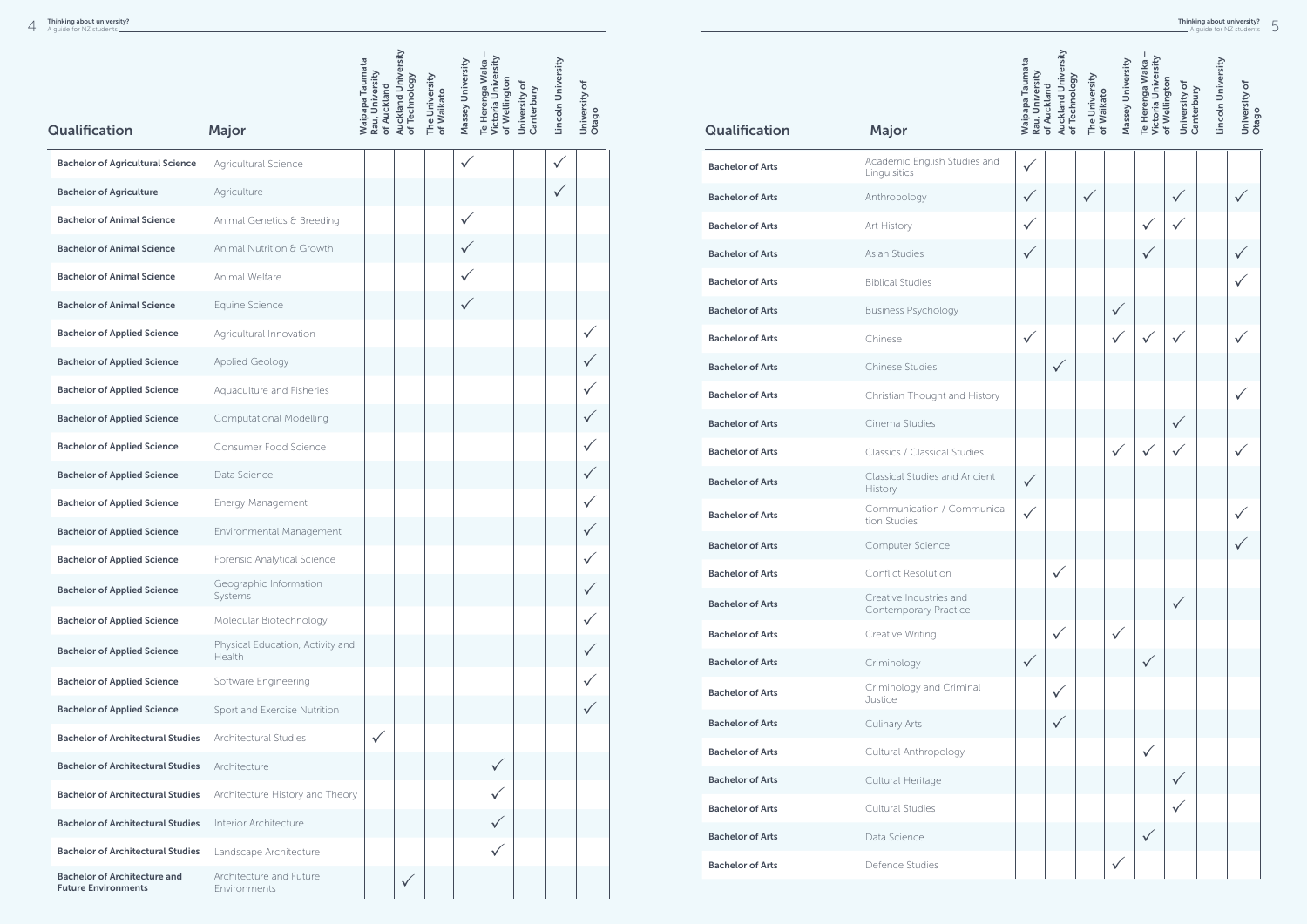|                         |                                                  | <b>Waipapa Taumata</b><br>Rau, University | <b>Auckland University</b><br>of Technology | The University<br>of Waikato | Massey University | Victoria University<br>Te Herenga Waka<br>of Wellington | University of<br>Canterbury | Lincoln University | University of |
|-------------------------|--------------------------------------------------|-------------------------------------------|---------------------------------------------|------------------------------|-------------------|---------------------------------------------------------|-----------------------------|--------------------|---------------|
| Qualification           | Major                                            | of Auckland                               |                                             |                              |                   |                                                         |                             |                    | Otago         |
| <b>Bachelor of Arts</b> | Development Studies                              |                                           |                                             |                              |                   | $\checkmark$                                            |                             |                    |               |
| <b>Bachelor of Arts</b> | Drama                                            | $\checkmark$                              |                                             |                              |                   |                                                         |                             |                    |               |
| <b>Bachelor of Arts</b> | Economics                                        | $\checkmark$                              | $\checkmark$                                | ✓                            | $\checkmark$      | V                                                       | $\checkmark$                |                    | $\checkmark$  |
| <b>Bachelor of Arts</b> | Education                                        | $\checkmark$                              |                                             |                              | $\checkmark$      |                                                         | $\checkmark$                |                    | $\checkmark$  |
| <b>Bachelor of Arts</b> | Education and Psychology                         |                                           |                                             |                              |                   |                                                         |                             |                    |               |
| <b>Bachelor of Arts</b> | Education and Society                            |                                           |                                             | $\checkmark$                 |                   |                                                         |                             |                    |               |
| <b>Bachelor of Arts</b> | Employment Relations and<br>Organisation Studies | $\checkmark$                              |                                             |                              |                   |                                                         |                             |                    |               |
| <b>Bachelor of Arts</b> | English                                          | $\checkmark$                              |                                             | $\checkmark$                 | $\checkmark$      |                                                         | $\checkmark$                |                    | $\checkmark$  |
| <b>Bachelor of Arts</b> | English Language                                 |                                           |                                             |                              |                   |                                                         | $\checkmark$                |                    |               |
| <b>Bachelor of Arts</b> | <b>English and Linguistics</b>                   |                                           |                                             |                              |                   |                                                         |                             |                    | $\checkmark$  |
| <b>Bachelor of Arts</b> | English and New Media Studies                    |                                           | $\checkmark$                                |                              |                   |                                                         |                             |                    |               |
| <b>Bachelor of Arts</b> | English Literature                               |                                           |                                             |                              |                   | $\checkmark$                                            |                             |                    |               |
| <b>Bachelor of Arts</b> | Environmental Planning                           |                                           |                                             | $\checkmark$                 |                   |                                                         |                             |                    |               |
| <b>Bachelor of Arts</b> | Environmental Studies                            |                                           |                                             |                              |                   |                                                         |                             |                    |               |
| <b>Bachelor of Arts</b> | European and European Union<br><b>Studies</b>    |                                           |                                             |                              |                   |                                                         | $\checkmark$                |                    |               |
| <b>Bachelor of Arts</b> | European Studies                                 | $\checkmark$                              |                                             |                              |                   |                                                         |                             |                    | $\checkmark$  |
| <b>Bachelor of Arts</b> | Event Management                                 |                                           | $\checkmark$                                |                              |                   |                                                         |                             |                    |               |
| <b>Bachelor of Arts</b> | Film                                             |                                           |                                             |                              |                   | $\checkmark$                                            |                             |                    |               |
| <b>Bachelor of Arts</b> | Film and Media Studies                           |                                           |                                             |                              |                   |                                                         |                             |                    | $\checkmark$  |
| <b>Bachelor of Arts</b> | French                                           | $\checkmark$                              |                                             |                              |                   | $\checkmark$                                            | $\checkmark$                |                    | $\checkmark$  |
| <b>Bachelor of Arts</b> | Gender Studies                                   | $\checkmark$                              |                                             |                              |                   |                                                         |                             |                    | $\checkmark$  |
| <b>Bachelor of Arts</b> | Geography                                        | $\checkmark$                              |                                             | $\checkmark$                 | $\checkmark$      | $\checkmark$                                            | $\checkmark$                |                    | $\checkmark$  |
| <b>Bachelor of Arts</b> | German                                           | $\checkmark$                              |                                             |                              |                   | $\checkmark$                                            | $\checkmark$                |                    | $\checkmark$  |
| <b>Bachelor of Arts</b> | Global Societies and Cultures                    |                                           |                                             |                              |                   |                                                         | $\checkmark$                |                    |               |
| <b>Bachelor of Arts</b> | <b>Global Studies</b>                            |                                           |                                             |                              |                   |                                                         |                             |                    | $\checkmark$  |
| <b>Bachelor of Arts</b> | Greek                                            | $\checkmark$                              |                                             |                              |                   | $\checkmark$                                            |                             |                    |               |

|                         | <b>Waipapa Taumata</b><br>Rau, University   | <b>Auckland University</b><br>of Technology<br>of Auckland | The University<br>of Waikato | Massey University | Victoria University<br>Te Herenga Waka | of Wellington<br>University of<br>Canterbury | Lincoln University | University of |              |
|-------------------------|---------------------------------------------|------------------------------------------------------------|------------------------------|-------------------|----------------------------------------|----------------------------------------------|--------------------|---------------|--------------|
| Qualification           | Major                                       |                                                            |                              |                   |                                        |                                              |                    |               | Otago        |
| <b>Bachelor of Arts</b> | History                                     | ✓                                                          |                              |                   |                                        |                                              |                    |               | $\checkmark$ |
| <b>Bachelor of Arts</b> | Human Development                           |                                                            |                              | $\checkmark$      |                                        |                                              |                    |               |              |
| <b>Bachelor of Arts</b> | Human Services                              |                                                            |                              |                   |                                        |                                              | $\checkmark$       |               |              |
| <b>Bachelor of Arts</b> | Indigenous Development -<br>He Kura Matanui |                                                            |                              |                   |                                        |                                              |                    |               |              |
| <b>Bachelor of Arts</b> | <b>Information Sciences</b>                 |                                                            |                              |                   |                                        |                                              |                    |               |              |
| <b>Bachelor of Arts</b> | International Affairs                       |                                                            |                              |                   |                                        |                                              | $\checkmark$       |               |              |
| <b>Bachelor of Arts</b> | International Languages and<br>Cultures     |                                                            |                              | $\checkmark$      |                                        |                                              |                    |               |              |
| <b>Bachelor of Arts</b> | <b>International Relations</b>              |                                                            |                              |                   |                                        | $\checkmark$                                 |                    |               |              |
| <b>Bachelor of Arts</b> | <b>International Studies</b>                |                                                            | $\checkmark$                 |                   |                                        |                                              |                    |               |              |
| <b>Bachelor of Arts</b> | Interpreting                                |                                                            | $\checkmark$                 |                   |                                        |                                              |                    |               |              |
| <b>Bachelor of Arts</b> | Italian                                     | $\checkmark$                                               |                              |                   |                                        | $\checkmark$                                 |                    |               |              |
| <b>Bachelor of Arts</b> | Japanese/ Japanese Srudies                  |                                                            |                              |                   |                                        |                                              |                    |               |              |
| <b>Bachelor of Arts</b> | Korean                                      |                                                            |                              |                   |                                        |                                              |                    |               |              |
| <b>Bachelor of Arts</b> | Language, Brain and Behaviour               |                                                            |                              |                   |                                        |                                              | $\checkmark$       |               |              |
| <b>Bachelor of Arts</b> | Language and Linguistics                    |                                                            |                              |                   |                                        |                                              |                    |               | $\checkmark$ |
| <b>Bachelor of Arts</b> | Latin                                       | $\checkmark$                                               |                              |                   |                                        | $\checkmark$                                 |                    |               |              |
| <b>Bachelor of Arts</b> | Law                                         |                                                            |                              | $\checkmark$      |                                        |                                              |                    |               |              |
| <b>Bachelor of Arts</b> | Linguistics                                 | $\checkmark$                                               |                              | $\checkmark$      |                                        |                                              |                    |               |              |
| <b>Bachelor of Arts</b> | Logic and Computation                       | $\checkmark$                                               |                              |                   |                                        |                                              |                    |               |              |
| <b>Bachelor of Arts</b> | Māori and Indigenous Studies                |                                                            |                              | $\checkmark$      |                                        |                                              | $\checkmark$       |               |              |
| <b>Bachelor of Arts</b> | Māori Development                           |                                                            | $\checkmark$                 |                   |                                        |                                              |                    |               |              |
| <b>Bachelor of Arts</b> | Māori Media                                 |                                                            |                              |                   |                                        |                                              |                    |               |              |
| <b>Bachelor of Arts</b> | Māori Resource Management                   |                                                            |                              |                   |                                        | $\checkmark$                                 |                    |               |              |
| <b>Bachelor of Arts</b> | Māori Studies / Māori<br>Knowledge          | $\checkmark$                                               |                              |                   |                                        |                                              |                    |               |              |
| <b>Bachelor of Arts</b> | Mathematics                                 | $\checkmark$                                               |                              |                   |                                        |                                              |                    |               |              |
| <b>Bachelor of Arts</b> | Media and Communication                     |                                                            |                              |                   |                                        |                                              | $\checkmark$       |               |              |
|                         |                                             |                                                            |                              |                   |                                        |                                              |                    |               |              |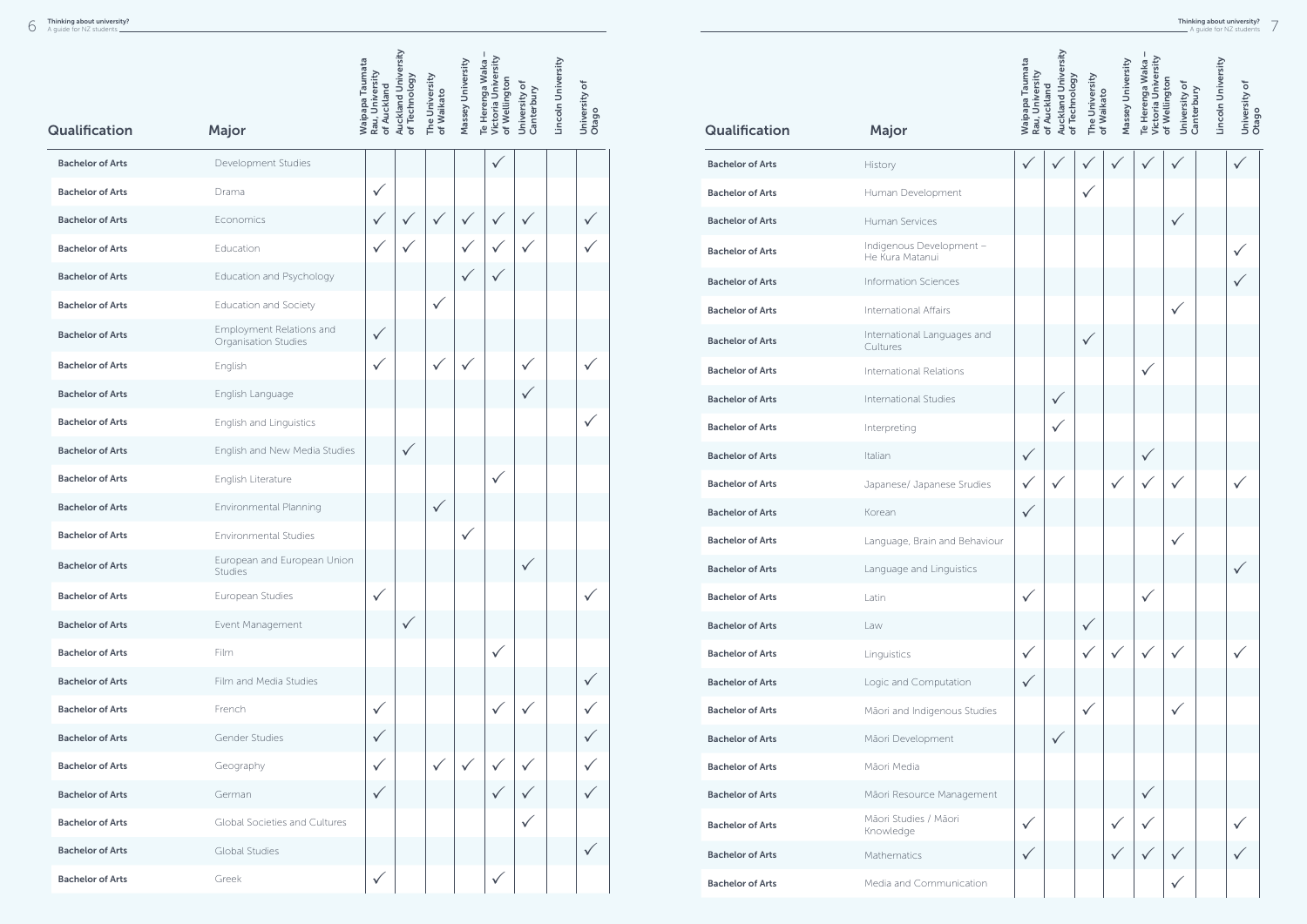|                         |                                                    | <b>Waipapa Taumata</b>         | <b>Auckland University</b> |                              | Massey University | I<br>Victoria University<br>Te Herenga Waka |                             | Lincoln University |                        |  |
|-------------------------|----------------------------------------------------|--------------------------------|----------------------------|------------------------------|-------------------|---------------------------------------------|-----------------------------|--------------------|------------------------|--|
| <b>Qualification</b>    | Major                                              | Rau, University<br>of Auckland | of Technology              | The University<br>of Waikato |                   | of Wellington                               | University of<br>Canterbury |                    | University of<br>Otago |  |
| <b>Bachelor of Arts</b> | Media, Film and Television                         | $\checkmark$                   |                            |                              |                   |                                             |                             |                    |                        |  |
| <b>Bachelor of Arts</b> | Media Studies                                      |                                |                            |                              | $\checkmark$      | $\checkmark$                                |                             |                    |                        |  |
| <b>Bachelor of Arts</b> | Modern Language Studies                            |                                |                            |                              |                   | $\checkmark$                                |                             |                    |                        |  |
| <b>Bachelor of Arts</b> | Music                                              | $\checkmark$                   |                            | $\checkmark$                 |                   | $\checkmark$                                | $\checkmark$                |                    | $\checkmark$           |  |
| <b>Bachelor of Arts</b> | NZ Sign Language - English<br>Interpreting         |                                | $\checkmark$               |                              |                   |                                             |                             |                    |                        |  |
| <b>Bachelor of Arts</b> | NZ Sign Language and Deaf<br>Studies               |                                | $\checkmark$               |                              |                   |                                             |                             |                    |                        |  |
| <b>Bachelor of Arts</b> | Pacific and Indigenous Studies                     |                                |                            | $\checkmark$                 |                   |                                             |                             |                    |                        |  |
| <b>Bachelor of Arts</b> | Pacific Studies / Pacific Island<br><b>Studies</b> | $\checkmark$                   |                            |                              |                   | $\checkmark$                                |                             |                    |                        |  |
| <b>Bachelor of Arts</b> | Philosophy                                         | $\checkmark$                   |                            | $\checkmark$                 | $\checkmark$      | $\checkmark$                                | $\checkmark$                |                    |                        |  |
| <b>Bachelor of Arts</b> | Philosophy, Politics and<br>Economics              |                                |                            |                              |                   |                                             |                             |                    | $\checkmark$           |  |
| <b>Bachelor of Arts</b> | Political Science / Politics                       |                                |                            | $\checkmark$                 |                   | $\checkmark$                                |                             |                    | $\checkmark$           |  |
| <b>Bachelor of Arts</b> | Politics and International<br>Relations            | $\checkmark$                   |                            |                              | $\checkmark$      |                                             | $\checkmark$                |                    |                        |  |
| <b>Bachelor of Arts</b> | Population Studies                                 |                                |                            | $\checkmark$                 |                   |                                             |                             |                    |                        |  |
| <b>Bachelor of Arts</b> | Psychology                                         |                                |                            |                              |                   |                                             |                             |                    |                        |  |
| <b>Bachelor of Arts</b> | <b>Public Policy</b>                               |                                |                            |                              |                   | $\checkmark$                                |                             |                    |                        |  |
| <b>Bachelor of Arts</b> | Religious Studies                                  |                                |                            |                              |                   | $\checkmark$                                |                             |                    | $\checkmark$           |  |
| <b>Bachelor of Arts</b> | Russian                                            |                                |                            |                              |                   |                                             | $\checkmark$                |                    |                        |  |
| <b>Bachelor of Arts</b> | Samoan Studies / Matā'upu tau<br>Sāmoa             |                                |                            |                              |                   | $\checkmark$                                |                             |                    |                        |  |
| <b>Bachelor of Arts</b> | Screen and Media Studies                           |                                |                            | $\checkmark$                 |                   |                                             |                             |                    |                        |  |
| <b>Bachelor of Arts</b> | Security Studies                                   |                                |                            |                              | $\checkmark$      |                                             |                             |                    |                        |  |
| <b>Bachelor of Arts</b> | Social Anthropology                                |                                |                            |                              | $\checkmark$      |                                             |                             |                    |                        |  |
| <b>Bachelor of Arts</b> | Social Policy                                      |                                |                            | $\checkmark$                 | $\checkmark$      |                                             |                             |                    |                        |  |
| <b>Bachelor of Arts</b> | Social Sciences                                    |                                |                            |                              |                   |                                             |                             |                    |                        |  |
| <b>Bachelor of Arts</b> | Society, Diversity and Change                      |                                |                            |                              |                   |                                             | $\checkmark$                |                    |                        |  |
| <b>Bachelor of Arts</b> | Sociology                                          | $\checkmark$                   |                            | $\checkmark$                 |                   |                                             | $\checkmark$                |                    | $\checkmark$           |  |

|                                           |                                                            | <b>Waipapa Taumata</b><br>Rau, University | <b>Auckland University</b><br>of Technology<br>of Auckland | The University<br>of Waikato | Massey University | Victoria University<br>Te Herenga Waka | of Wellington<br>University of<br>Canterbury | Lincoln University | University of |
|-------------------------------------------|------------------------------------------------------------|-------------------------------------------|------------------------------------------------------------|------------------------------|-------------------|----------------------------------------|----------------------------------------------|--------------------|---------------|
| Qualification                             | Major                                                      |                                           |                                                            |                              |                   |                                        |                                              |                    | Otago         |
| <b>Bachelor of Arts</b>                   | Spanish                                                    | $\checkmark$                              |                                                            |                              |                   |                                        |                                              |                    |               |
| <b>Bachelor of Arts</b>                   | Sport Development and<br>Management                        |                                           |                                                            |                              |                   |                                        |                                              |                    |               |
| <b>Bachelor of Arts</b>                   | <b>Statistics</b>                                          | $\checkmark$                              |                                                            |                              |                   |                                        |                                              |                    |               |
| <b>Bachelor of Arts</b>                   | Te Reo Māori / Māori Language                              |                                           |                                                            | $\checkmark$                 |                   |                                        |                                              |                    |               |
| <b>Bachelor of Arts</b>                   | TESOL - Teaching English to<br>Speakers of Other Languages | $\checkmark$                              |                                                            |                              |                   |                                        |                                              |                    |               |
| <b>Bachelor of Arts</b>                   | Theatre Studies                                            |                                           |                                                            |                              |                   |                                        |                                              |                    |               |
| <b>Bachelor of Arts</b>                   | Theological and Religious<br><b>Studies</b>                | $\checkmark$                              |                                                            |                              |                   |                                        |                                              |                    |               |
| <b>Bachelor of Arts</b>                   | Tourism, Languages and<br>Cultures                         |                                           |                                                            |                              |                   |                                        |                                              |                    |               |
| <b>Bachelor of Arts</b>                   | <b>Writing Studies</b>                                     |                                           |                                                            | ✓                            |                   |                                        |                                              |                    |               |
| <b>Bachelor of Aviation</b>               | Air Transport Pilot                                        |                                           |                                                            |                              |                   |                                        |                                              |                    |               |
| <b>Bachelor of Aviation</b><br>Management | Aviation Management                                        |                                           |                                                            |                              |                   |                                        |                                              |                    |               |
| <b>Bachelor of Biomedical Science</b>     | Drugs and Human Health                                     |                                           |                                                            |                              |                   |                                        |                                              |                    |               |
| <b>Bachelor of Biomedical Science</b>     | Functional Human Biology                                   |                                           |                                                            |                              |                   |                                        |                                              |                    |               |
| <b>Bachelor of Biomedical Science</b>     | Human Genetics                                             |                                           |                                                            |                              |                   |                                        |                                              |                    |               |
| <b>Bachelor of Biomedical Science</b>     | Infection and Immunity                                     |                                           |                                                            |                              |                   |                                        |                                              |                    |               |
| <b>Bachelor of Biomedical Science</b>     | Molecular Basis of Health and<br>Disease                   |                                           |                                                            |                              |                   |                                        |                                              |                    |               |
| <b>Bachelor of Biomedical Science</b>     | Molecular Pathology                                        |                                           |                                                            |                              |                   |                                        |                                              |                    |               |
| <b>Bachelor of Biomedical Science</b>     | Molecular Pharmacology and<br><b>Medicinal Chemistry</b>   |                                           |                                                            |                              |                   |                                        |                                              |                    |               |
| <b>Bachelor of Biomedical Science</b>     | Nutrition and Metabolism in<br>Human Health                |                                           |                                                            |                              |                   |                                        |                                              |                    |               |
| <b>Bachelor of Biomedical Science</b>     | Reproduction, Genetics and<br>Development                  |                                           |                                                            |                              |                   |                                        |                                              |                    |               |
| <b>Bachelor of Building Science</b>       | Project Management                                         |                                           |                                                            |                              |                   |                                        |                                              |                    |               |
| <b>Bachelor of Building Science</b>       | Sustainable Engineering<br>Systems                         |                                           |                                                            |                              |                   |                                        |                                              |                    |               |
| <b>Bachelor of Business</b>               | Accounting / Accountancy                                   |                                           |                                                            |                              | $\checkmark$      |                                        |                                              |                    |               |
| <b>Bachelor of Business</b>               | Agribusiness                                               |                                           |                                                            |                              |                   |                                        |                                              |                    |               |
| <b>Bachelor of Business</b>               | Digital Business                                           |                                           |                                                            |                              |                   |                                        |                                              |                    |               |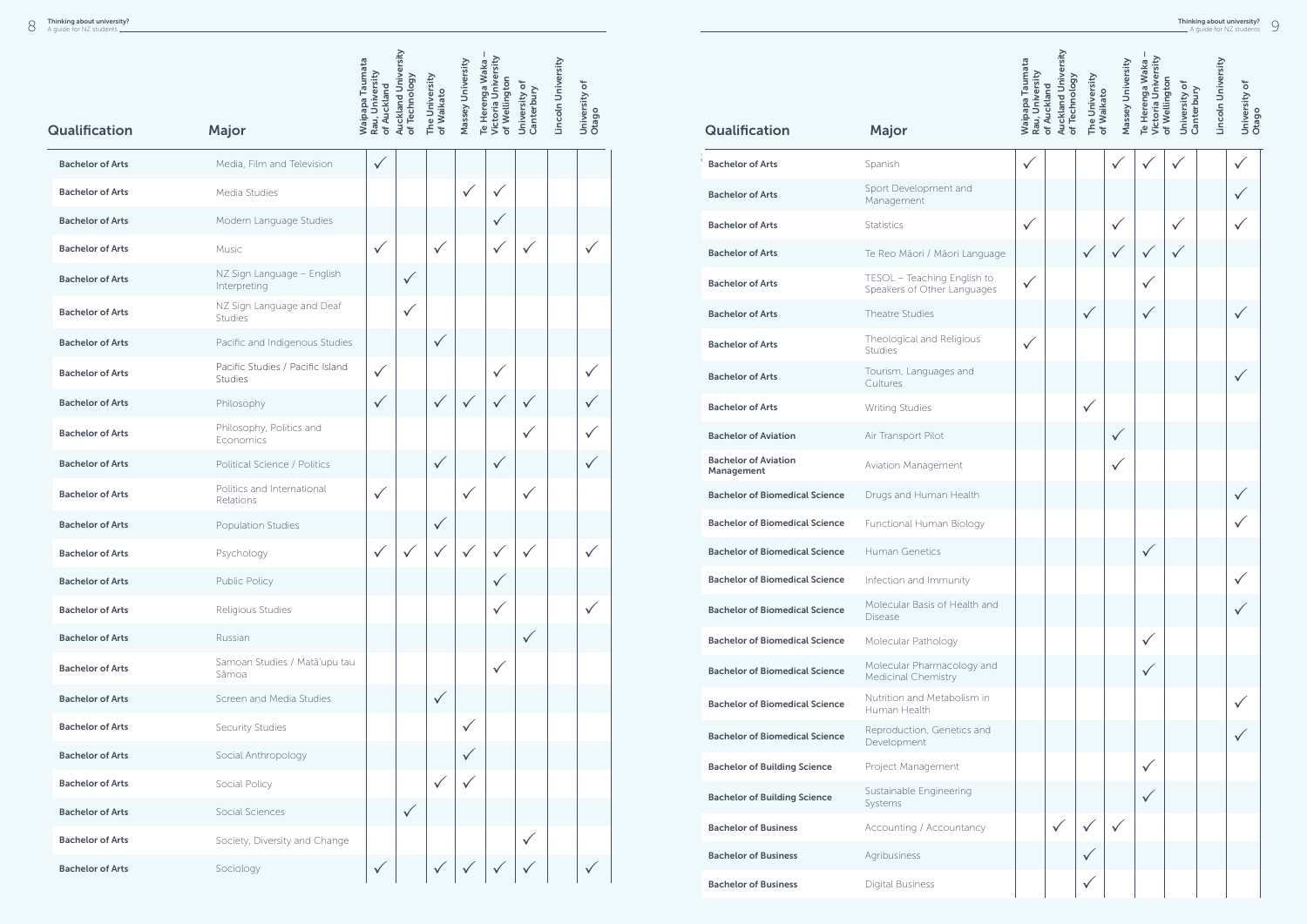|                                      |                                                       | <b>Waipapa Taumata</b><br>Rau, University<br>of Auckland | <b>Auckland University</b><br>of Technology | The University<br>of Waikato | Massey University | Victoria University<br>Te Herenga Waka<br>of Wellington | University of<br>Canterbury | Lincoln University | University of<br>Otago |
|--------------------------------------|-------------------------------------------------------|----------------------------------------------------------|---------------------------------------------|------------------------------|-------------------|---------------------------------------------------------|-----------------------------|--------------------|------------------------|
| <b>Qualification</b>                 | Major                                                 |                                                          |                                             |                              |                   |                                                         |                             |                    |                        |
| <b>Bachelor of Business</b>          | Economics                                             |                                                          | $\checkmark$                                | $\checkmark$                 | ✓                 |                                                         |                             |                    |                        |
| <b>Bachelor of Business</b>          | Finance                                               |                                                          | $\checkmark$                                | $\checkmark$                 | ✓                 |                                                         |                             |                    |                        |
| <b>Bachelor of Business</b>          | Financial Planning and Advice                         |                                                          |                                             |                              | $\checkmark$      |                                                         |                             |                    |                        |
| <b>Bachelor of Business</b>          | Human Resource Management<br>and Employment Relations |                                                          | $\checkmark$                                |                              | $\checkmark$      |                                                         |                             |                    |                        |
| <b>Bachelor of Business</b>          | Human Resource Management                             |                                                          |                                             | $\checkmark$                 |                   |                                                         |                             |                    |                        |
| <b>Bachelor of Business</b>          | Information Systems                                   |                                                          | $\checkmark$                                |                              |                   |                                                         |                             |                    |                        |
| <b>Bachelor of Business</b>          | <b>International Business</b>                         |                                                          |                                             |                              | $\checkmark$      |                                                         |                             |                    |                        |
| <b>Bachelor of Business</b>          | International Business and<br>Strategy                |                                                          | $\checkmark$                                |                              |                   |                                                         |                             |                    |                        |
| <b>Bachelor of Business</b>          | Management                                            |                                                          | $\checkmark$                                |                              | $\checkmark$      |                                                         |                             |                    |                        |
| <b>Bachelor of Business</b>          | Management and Leadership                             |                                                          | $\checkmark$                                |                              |                   |                                                         |                             |                    |                        |
| <b>Bachelor of Business</b>          | Marketing                                             |                                                          |                                             | $\checkmark$                 | $\checkmark$      |                                                         |                             |                    |                        |
| <b>Bachelor of Business</b>          | Organisational Technology<br>Management               |                                                          |                                             |                              |                   |                                                         |                             |                    |                        |
| <b>Bachelor of Business</b>          | Property                                              |                                                          |                                             |                              |                   |                                                         |                             |                    |                        |
| <b>Bachelor of Business</b>          | <b>Public Relations</b>                               |                                                          |                                             | $\checkmark$                 |                   |                                                         |                             |                    |                        |
| <b>Bachelor of Business</b>          | Strategic Management                                  |                                                          |                                             | $\checkmark$                 |                   |                                                         |                             |                    |                        |
| <b>Bachelor of Business</b>          | Supply Chain Management                               |                                                          |                                             | $\checkmark$                 |                   |                                                         |                             |                    |                        |
| <b>Bachelor of Business</b>          | Tourism and Hospitality<br>Management                 |                                                          |                                             | $\checkmark$                 |                   |                                                         |                             |                    |                        |
| <b>Bachelor of Business Analysis</b> | Accounting                                            |                                                          |                                             | $\checkmark$                 |                   |                                                         |                             |                    |                        |
| <b>Bachelor of Business Analysis</b> | Economics                                             |                                                          |                                             | $\checkmark$                 |                   |                                                         |                             |                    |                        |
| <b>Bachelor of Business Analysis</b> | Finance                                               |                                                          |                                             | $\checkmark$                 |                   |                                                         |                             |                    |                        |
| <b>Bachelor of Climate Change</b>    | Anthropology                                          |                                                          |                                             | $\checkmark$                 |                   |                                                         |                             |                    |                        |
| <b>Bachelor of Climate Change</b>    | Chemistry                                             |                                                          |                                             | $\checkmark$                 |                   |                                                         |                             |                    |                        |
| <b>Bachelor of Climate Change</b>    | Data Analytics                                        |                                                          |                                             | $\checkmark$                 |                   |                                                         |                             |                    |                        |
| <b>Bachelor of Climate Change</b>    | Earth Sciences                                        |                                                          |                                             | $\checkmark$                 |                   |                                                         |                             |                    |                        |
| <b>Bachelor of Climate Change</b>    | Ecology and Biodiversity                              |                                                          |                                             | $\checkmark$                 |                   |                                                         |                             |                    |                        |
| <b>Bachelor of Climate Change</b>    | Economics                                             |                                                          |                                             | $\checkmark$                 |                   |                                                         |                             |                    |                        |
|                                      |                                                       |                                                          |                                             |                              |                   |                                                         |                             |                    |                        |

 $\sim$ 

|                                   |                                            | <b>Waipapa Taumata</b><br>Rau, University | <b>Auckland University</b><br>of Technology<br>of Auckland | The University<br>of Waikato | Massey University | <b>Victoria University</b><br>Te Herenga Waka | of Wellington<br>University of | Lincoln University<br>Canterbury | University of |
|-----------------------------------|--------------------------------------------|-------------------------------------------|------------------------------------------------------------|------------------------------|-------------------|-----------------------------------------------|--------------------------------|----------------------------------|---------------|
| Qualification                     | Major                                      |                                           |                                                            |                              |                   |                                               |                                |                                  | Otago         |
| <b>Bachelor of Climate Change</b> | Education and Society                      |                                           |                                                            | ✓                            |                   |                                               |                                |                                  |               |
| <b>Bachelor of Climate Change</b> | Environmental Planning                     |                                           |                                                            |                              |                   |                                               |                                |                                  |               |
| <b>Bachelor of Climate Change</b> | <b>Environmental Sciences</b>              |                                           |                                                            | $\checkmark$                 |                   |                                               |                                |                                  |               |
| <b>Bachelor of Climate Change</b> | Geography                                  |                                           |                                                            |                              |                   |                                               |                                |                                  |               |
| <b>Bachelor of Climate Change</b> | History                                    |                                           |                                                            |                              |                   |                                               |                                |                                  |               |
| <b>Bachelor of Climate Change</b> | Law                                        |                                           |                                                            |                              |                   |                                               |                                |                                  |               |
| <b>Bachelor of Climate Change</b> | Māori and Indigenous Studies               |                                           |                                                            | ✓                            |                   |                                               |                                |                                  |               |
| <b>Bachelor of Climate Change</b> | Pacific and Indigenous Studies             |                                           |                                                            |                              |                   |                                               |                                |                                  |               |
| <b>Bachelor of Climate Change</b> | Philosophy                                 |                                           |                                                            | $\checkmark$                 |                   |                                               |                                |                                  |               |
| <b>Bachelor of Climate Change</b> | <b>Political Science</b>                   |                                           |                                                            |                              |                   |                                               |                                |                                  |               |
| <b>Bachelor of Climate Change</b> | <b>Public Relations</b>                    |                                           |                                                            |                              |                   |                                               |                                |                                  |               |
| <b>Bachelor of Climate Change</b> | Social Policy                              |                                           |                                                            |                              |                   |                                               |                                |                                  |               |
| <b>Bachelor of Climate Change</b> | Sociology                                  |                                           |                                                            | $\checkmark$                 |                   |                                               |                                |                                  |               |
| <b>Bachelor of Climate Change</b> | Strategic Management                       |                                           |                                                            |                              |                   |                                               |                                |                                  |               |
| <b>Bachelor of Commerce</b>       | Accounting                                 |                                           |                                                            |                              |                   |                                               |                                |                                  |               |
| <b>Bachelor of Commerce</b>       | Accounting and Finance                     |                                           |                                                            |                              |                   |                                               |                                |                                  |               |
| <b>Bachelor of Commerce</b>       | <b>Actuarial Science</b>                   |                                           |                                                            |                              |                   |                                               |                                |                                  |               |
| <b>Bachelor of Commerce</b>       | Agriculture                                |                                           |                                                            |                              |                   |                                               |                                |                                  |               |
| <b>Bachelor of Commerce</b>       | Agriculture and Professional<br>Accounting |                                           |                                                            |                              |                   |                                               |                                |                                  |               |
| <b>Bachelor of Commerce</b>       | <b>Business Analytics</b>                  |                                           |                                                            |                              |                   |                                               |                                |                                  |               |
| <b>Bachelor of Commerce</b>       | Commercial Law                             |                                           |                                                            |                              |                   |                                               |                                |                                  |               |
| <b>Bachelor of Commerce</b>       | Data Science                               |                                           |                                                            |                              |                   |                                               |                                |                                  |               |
| <b>Bachelor of Commerce</b>       | Economics                                  | ✓                                         |                                                            |                              |                   |                                               |                                |                                  |               |
| <b>Bachelor of Commerce</b>       | Finance                                    |                                           |                                                            |                              |                   |                                               |                                |                                  |               |
| <b>Bachelor of Commerce</b>       | Food and Resource Economics                |                                           |                                                            |                              |                   |                                               |                                |                                  |               |
| <b>Bachelor of Commerce</b>       | <b>Global Business</b>                     |                                           |                                                            |                              |                   |                                               |                                |                                  |               |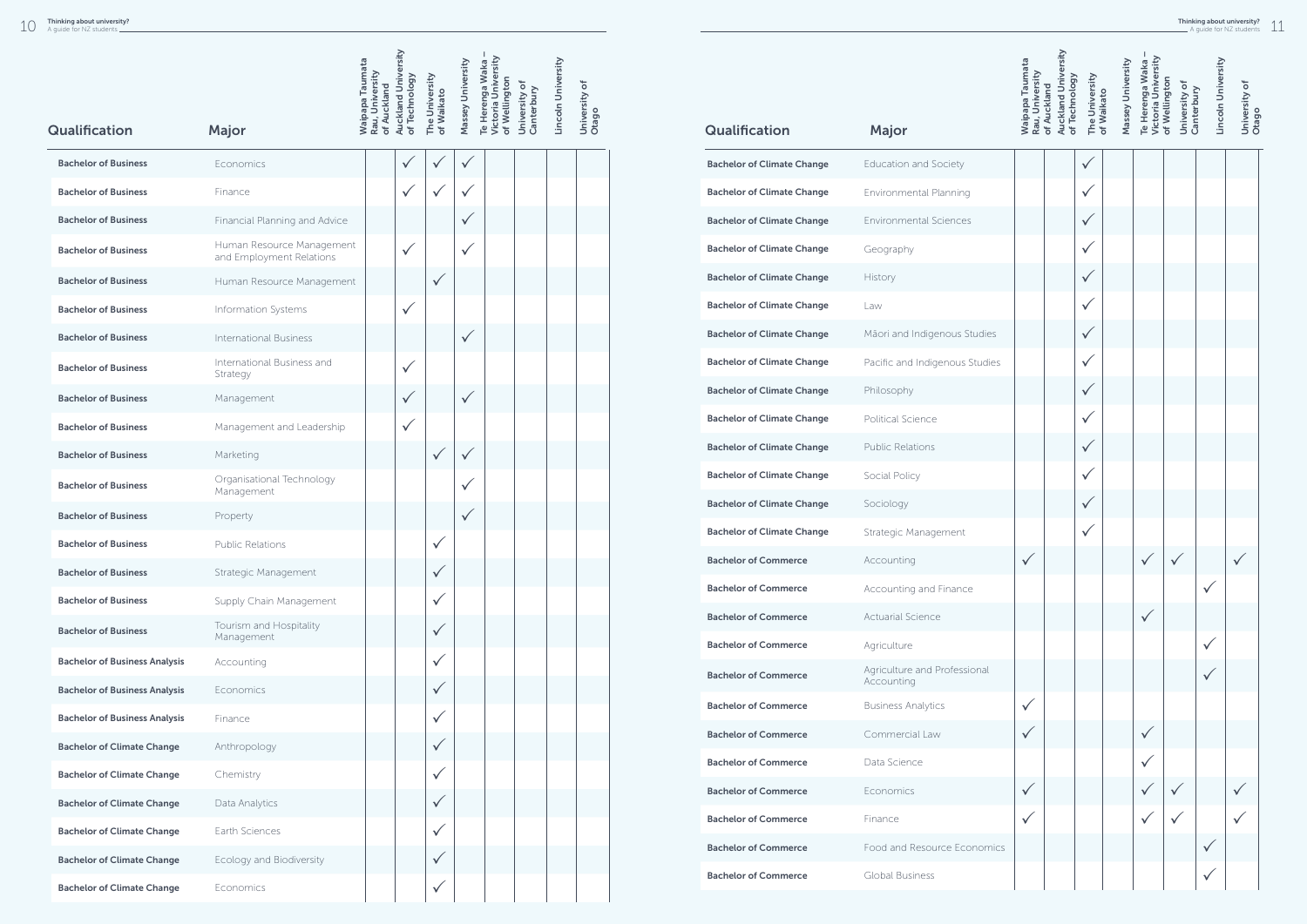|                                                                    |                                                       | Waipapa Taumata<br>Rau, University | <b>Auckland University</b><br>of Technology | The University<br>of Waikato | Massey University | Victoria University<br>Te Herenga Waka<br>of Wellington | University of<br>Canterbury | Lincoln University | University of |
|--------------------------------------------------------------------|-------------------------------------------------------|------------------------------------|---------------------------------------------|------------------------------|-------------------|---------------------------------------------------------|-----------------------------|--------------------|---------------|
| Qualification                                                      | Major                                                 | of Auckland                        |                                             |                              |                   |                                                         |                             |                    | Otago         |
| <b>Bachelor of Commerce</b>                                        | Horticulture                                          |                                    |                                             |                              |                   |                                                         |                             | $\checkmark$       |               |
| <b>Bachelor of Commerce</b>                                        | Hotel and Tourism<br>Management                       |                                    |                                             |                              |                   |                                                         |                             | $\checkmark$       |               |
| <b>Bachelor of Commerce</b>                                        | Human Resource Management                             |                                    |                                             |                              |                   |                                                         |                             |                    | ✓             |
| <b>Bachelor of Commerce</b>                                        | Human Resource Management<br>and Employment Relations |                                    |                                             |                              |                   | $\checkmark$                                            |                             |                    |               |
| <b>Bachelor of Commerce</b>                                        | Information Science                                   |                                    |                                             |                              |                   |                                                         |                             |                    | $\checkmark$  |
| <b>Bachelor of Commerce</b>                                        | Information Systems                                   | $\checkmark$                       |                                             |                              |                   | $\checkmark$                                            | $\checkmark$                |                    |               |
| <b>Bachelor of Commerce</b>                                        | Innovation and<br>Entrepreneurship                    | $\checkmark$                       |                                             |                              |                   |                                                         |                             |                    |               |
| <b>Bachelor of Commerce</b>                                        | <b>International Business</b>                         | $\checkmark$                       |                                             |                              |                   |                                                         |                             |                    |               |
| <b>Bachelor of Commerce</b>                                        | Management                                            | $\checkmark$                       |                                             |                              |                   |                                                         |                             |                    |               |
| <b>Bachelor of Commerce</b>                                        | Marketing                                             | $\checkmark$                       |                                             |                              |                   |                                                         |                             |                    |               |
| <b>Bachelor of Commerce</b>                                        | Operations and Supply Chain<br>Management             | $\checkmark$                       |                                             |                              |                   |                                                         |                             |                    |               |
| <b>Bachelor of Commerce</b>                                        | Philosophy, Politics and<br>Economics                 |                                    |                                             |                              |                   |                                                         |                             |                    | $\checkmark$  |
| <b>Bachelor of Commerce</b>                                        | <b>Public Policy</b>                                  |                                    |                                             |                              |                   |                                                         |                             |                    |               |
| <b>Bachelor of Commerce</b>                                        | Strategy and Entrepreneurship                         |                                    |                                             |                              |                   |                                                         |                             |                    |               |
| <b>Bachelor of Commerce</b>                                        | Supply Chain Management                               |                                    |                                             |                              |                   |                                                         |                             | $\checkmark$       |               |
| <b>Bachelor of Commerce</b>                                        | Taxation                                              | $\checkmark$                       |                                             |                              |                   | $\checkmark$                                            |                             |                    |               |
| <b>Bachelor of Commerce</b>                                        | Taxation and Accounting                               |                                    |                                             |                              |                   |                                                         | $\checkmark$                |                    |               |
| <b>Bachelor of Commerce</b>                                        | Tourism                                               |                                    |                                             |                              |                   |                                                         |                             |                    |               |
| <b>Bachelor of Commerce</b>                                        | Tourism Management                                    |                                    |                                             |                              |                   | $\checkmark$                                            |                             |                    |               |
| <b>Bachelor of Commerce</b>                                        | Tourism Marketing and<br>Management                   |                                    |                                             |                              |                   |                                                         | $\checkmark$                |                    |               |
| <b>Bachelor of Commercial Music</b>                                | Music Industry                                        |                                    |                                             |                              | $\checkmark$      |                                                         |                             |                    |               |
| <b>Bachelor of Commercial Music</b>                                | <b>Music Practice</b>                                 |                                    |                                             |                              |                   |                                                         |                             |                    |               |
| <b>Bachelor of Commercial Music</b>                                | Music Technology                                      |                                    |                                             |                              |                   |                                                         |                             |                    |               |
| <b>Bachelor of Communication /</b><br><b>Communication Studies</b> | Advertising and Brand Creativity                      |                                    | $\checkmark$                                |                              |                   |                                                         |                             |                    |               |
| <b>Bachelor of Communication /</b><br><b>Communication Studies</b> | Applied Digital Communication                         |                                    |                                             | $\checkmark$                 |                   |                                                         |                             |                    |               |

|                                                                    |                                                                    | <b>Waipapa Taumata</b><br>Rau, University | <b>Auckland University</b><br>of Technology<br>of Auckland | The University | Massey University<br>of Waikato | Victoria University<br>Te Herenga Waka | of Wellington<br>University of<br>Canterbury | Lincoln University | University of |
|--------------------------------------------------------------------|--------------------------------------------------------------------|-------------------------------------------|------------------------------------------------------------|----------------|---------------------------------|----------------------------------------|----------------------------------------------|--------------------|---------------|
| Qualification                                                      | Major                                                              |                                           |                                                            |                |                                 |                                        |                                              |                    | Otago         |
| <b>Bachelor of Communication /</b><br><b>Communication Studies</b> | Communication and Social<br>Change                                 | $\checkmark$                              |                                                            |                |                                 |                                        |                                              |                    |               |
| <b>Bachelor of Communication /</b><br><b>Communication Studies</b> | Communication and<br>Technology                                    | $\checkmark$                              |                                                            |                |                                 |                                        |                                              |                    |               |
| <b>Bachelor of Communication /</b><br><b>Communication Studies</b> | Communication in Leadership                                        | $\checkmark$                              |                                                            |                |                                 |                                        |                                              |                    |               |
| <b>Bachelor of Communication /</b><br><b>Communication Studies</b> | Communication Management                                           |                                           |                                                            |                | $\checkmark$                    |                                        |                                              |                    |               |
| <b>Bachelor of Communication /</b><br><b>Communication Studies</b> | Communication Strategy and<br>Practice                             |                                           |                                                            |                |                                 |                                        | $\checkmark$                                 |                    |               |
| <b>Bachelor of Communication /</b><br><b>Communication Studies</b> | Creative Media                                                     |                                           |                                                            | $\checkmark$   |                                 |                                        |                                              |                    |               |
| <b>Bachelor of Communication /</b><br><b>Communication Studies</b> | Digital Communication                                              |                                           | $\checkmark$                                               |                |                                 |                                        |                                              |                    |               |
| <b>Bachelor of Communication /</b><br><b>Communication Studies</b> | Digital Marketing                                                  |                                           |                                                            |                | $\checkmark$                    |                                        |                                              |                    |               |
| <b>Bachelor of Communication /</b><br><b>Communication Studies</b> | <b>Expressive Arts</b>                                             |                                           |                                                            |                | $\checkmark$                    |                                        |                                              |                    |               |
| <b>Bachelor of Communication /</b><br><b>Communication Studies</b> | Intercultural Communication                                        |                                           |                                                            |                |                                 | $\checkmark$                           |                                              |                    |               |
| <b>Bachelor of Communication /</b><br><b>Communication Studies</b> | Journalism                                                         |                                           | $\checkmark$                                               |                | $\checkmark$                    |                                        | $\checkmark$                                 |                    |               |
| <b>Bachelor of Communication /</b><br><b>Communication Studies</b> | Linguistics                                                        |                                           |                                                            |                | $\checkmark$                    |                                        |                                              |                    |               |
| <b>Bachelor of Communication /</b><br><b>Communication Studies</b> | Literary and Creative<br>Communication                             |                                           |                                                            |                |                                 |                                        |                                              |                    |               |
| <b>Bachelor of Communication /</b><br><b>Communication Studies</b> | Marketing                                                          |                                           |                                                            | $\checkmark$   |                                 |                                        |                                              |                    |               |
| <b>Bachelor of Communication /</b><br><b>Communication Studies</b> | Marketing Communication                                            |                                           |                                                            |                |                                 | $\checkmark$                           |                                              |                    |               |
| <b>Bachelor of Communication /</b><br><b>Communication Studies</b> | Media Production                                                   |                                           |                                                            | $\checkmark$   |                                 |                                        |                                              |                    |               |
| <b>Bachelor of Communication /</b><br><b>Communication Studies</b> | Media Studies                                                      |                                           |                                                            |                | $\checkmark$                    |                                        |                                              |                    |               |
| <b>Bachelor of Communication /</b><br><b>Communication Studies</b> | <b>Political Communication</b>                                     |                                           |                                                            |                |                                 |                                        |                                              |                    |               |
| <b>Bachelor of Communication /</b><br><b>Communication Studies</b> | <b>Public Relations</b>                                            |                                           |                                                            |                | $\checkmark$                    |                                        |                                              |                    |               |
| <b>Bachelor of Communication /</b><br><b>Communication Studies</b> | Radio and Audio Media                                              |                                           |                                                            |                |                                 |                                        |                                              |                    |               |
| <b>Bachelor of Communication /</b><br><b>Communication Studies</b> | Science Communication                                              |                                           |                                                            |                |                                 | $\checkmark$                           |                                              |                    |               |
| <b>Bachelor of Communication /</b><br><b>Communication Studies</b> | <b>Screen Production</b>                                           |                                           |                                                            |                |                                 |                                        |                                              |                    |               |
| <b>Bachelor of Communication /</b><br><b>Communication Studies</b> | Tauwhitinga Māori: Māori<br>Communication Strategy and<br>Practice |                                           |                                                            |                |                                 |                                        | $\checkmark$                                 |                    |               |
|                                                                    |                                                                    |                                           |                                                            |                |                                 |                                        |                                              |                    |               |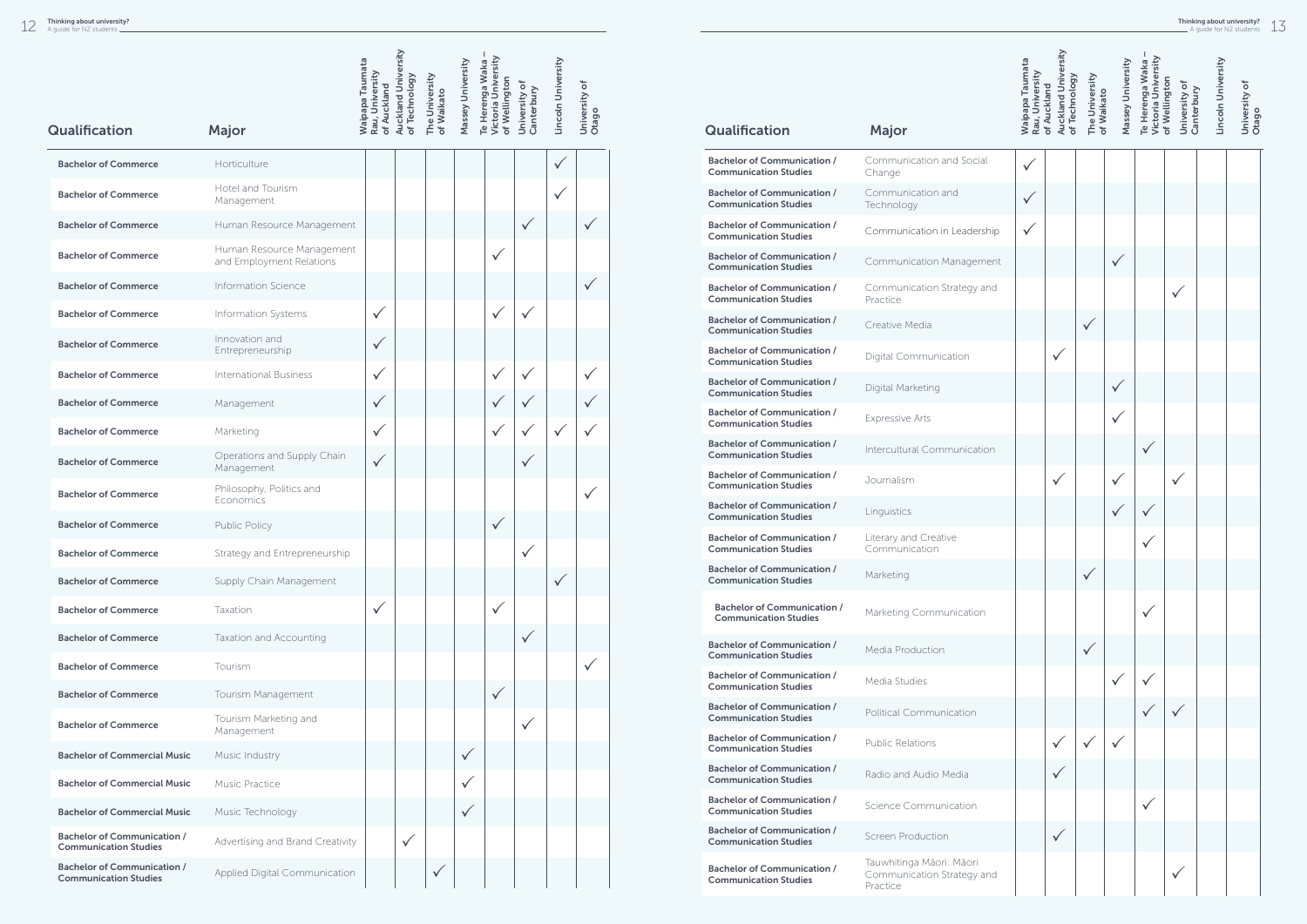|                                                                         |                                              | <b>Auckland University</b><br>Waipapa Taumata<br>Rau, University |               |                              |                   |                                                         |                             |                    |                        |
|-------------------------------------------------------------------------|----------------------------------------------|------------------------------------------------------------------|---------------|------------------------------|-------------------|---------------------------------------------------------|-----------------------------|--------------------|------------------------|
|                                                                         |                                              | of Auckland                                                      | of Technology | The University<br>of Waikato | Massey University | Victoria University<br>Te Herenga Waka<br>of Wellington | University of<br>Canterbury | Lincoln University | University of<br>Otago |
| Qualification                                                           | Major                                        |                                                                  |               |                              |                   |                                                         |                             |                    |                        |
| <b>Bachelor of Computer and</b><br><b>Information Sciences</b>          | Data Science                                 |                                                                  | $\checkmark$  |                              |                   |                                                         |                             |                    |                        |
| <b>Bachelor of Computer and</b><br><b>Information Sciences</b>          | <b>Digital Services</b>                      |                                                                  | $\checkmark$  |                              |                   |                                                         |                             |                    |                        |
| <b>Bachelor of Computer and</b><br><b>Information Sciences</b>          | Networks and Cybersecurity                   |                                                                  | $\checkmark$  |                              |                   |                                                         |                             |                    |                        |
| <b>Bachelor of Computer and</b><br><b>Information Sciences</b>          | Software Development                         |                                                                  | $\checkmark$  |                              |                   |                                                         |                             |                    |                        |
| <b>Bachelor of Computer Graphic</b><br>Design                           | Computer Graphic Design                      |                                                                  |               | $\checkmark$                 |                   |                                                         |                             |                    |                        |
| <b>Bachelor of Computer Science</b>                                     | Computer Science                             |                                                                  |               | $\checkmark$                 |                   |                                                         |                             |                    |                        |
| <b>Bachelor of Computer Science</b>                                     | Embedded Systems and Data<br>Analytics       |                                                                  |               | $\checkmark$                 |                   |                                                         |                             |                    |                        |
| <b>Bachelor of Computing and</b><br><b>Mathematical Sciences (Hons)</b> | Computer Science                             |                                                                  |               | $\checkmark$                 |                   |                                                         |                             |                    |                        |
| <b>Bachelor of Computing and</b><br><b>Mathematical Sciences (Hons)</b> | Data Analytics                               |                                                                  |               | $\checkmark$                 |                   |                                                         |                             |                    |                        |
| <b>Bachelor of Computing and</b><br><b>Mathematical Sciences (Hons)</b> | Mathematics                                  |                                                                  |               | $\checkmark$                 |                   |                                                         |                             |                    |                        |
| <b>Bachelor of Construction</b>                                         | Construction Management                      |                                                                  | $\checkmark$  |                              | $\checkmark$      |                                                         |                             |                    |                        |
| <b>Bachelor of Construction</b>                                         | Quantity Surveying                           |                                                                  | $\checkmark$  |                              | $\checkmark$      |                                                         |                             |                    |                        |
| <b>Bachelor of Creative Media</b><br>Production                         | Creative Media Production                    |                                                                  |               |                              | $\checkmark$      |                                                         |                             |                    |                        |
| <b>Bachelor of Creative</b><br><b>Technologies</b>                      | Creative Technologies                        |                                                                  | $\checkmark$  |                              |                   |                                                         |                             |                    |                        |
| <b>Bachelor of Criminal Justice</b>                                     | Criminal Justice                             |                                                                  |               |                              |                   |                                                         | $\checkmark$                |                    |                        |
| <b>Bachelor of Dance Studies</b>                                        | Dance Studies                                | $\checkmark$                                                     |               |                              |                   |                                                         |                             |                    |                        |
| <b>Bachelor of Data Science</b>                                         | <b>Bioinformatics</b>                        |                                                                  |               |                              |                   |                                                         | $\checkmark$                |                    |                        |
| <b>Bachelor of Data Science</b>                                         | <b>Business Analytics</b>                    |                                                                  |               |                              |                   |                                                         | ✓                           |                    |                        |
| <b>Bachelor of Data Science</b>                                         | <b>Computational Linguistics</b>             |                                                                  |               |                              |                   |                                                         | $\checkmark$                |                    |                        |
| <b>Bachelor of Data Science</b>                                         | Data Science                                 |                                                                  |               |                              |                   |                                                         | $\checkmark$                |                    |                        |
| <b>Bachelor of Data Science</b>                                         | Population Health Data Science               |                                                                  |               |                              |                   |                                                         | $\checkmark$                |                    |                        |
| <b>Bachelor of Data Science</b>                                         | Spatial Data Science                         |                                                                  |               |                              |                   |                                                         | $\checkmark$                |                    |                        |
| <b>Bachelor of Dental Surgery</b>                                       | Dentistry                                    |                                                                  |               |                              |                   |                                                         |                             |                    | $\checkmark$           |
| <b>Bachelor of Dental Techology</b>                                     | Dental Technology                            |                                                                  |               |                              |                   |                                                         |                             |                    | $\checkmark$           |
| <b>Bachelor of Design</b>                                               | Animation, Visual Effects and<br>Game Design |                                                                  | $\checkmark$  |                              |                   |                                                         |                             |                    |                        |

|                                                      |                                                            | <b>Waipapa Taumata</b><br>Rau, University | Auckland University<br>of Technology<br>of Auckland | The University<br>of Waikato | Massey University | Victoria University<br>Te Herenga Waka | of Wellington<br>University of<br>Canterbury | Lincoln University | University of |
|------------------------------------------------------|------------------------------------------------------------|-------------------------------------------|-----------------------------------------------------|------------------------------|-------------------|----------------------------------------|----------------------------------------------|--------------------|---------------|
| Qualification                                        | Major                                                      |                                           |                                                     |                              |                   |                                        |                                              |                    | Otago         |
| <b>Bachelor of Design</b>                            | Communication Design                                       |                                           |                                                     |                              |                   |                                        |                                              |                    |               |
| <b>Bachelor of Design</b>                            | Concept Design                                             |                                           |                                                     |                              |                   |                                        |                                              |                    |               |
| <b>Bachelor of Design</b>                            | Design                                                     |                                           |                                                     |                              |                   |                                        |                                              |                    |               |
| <b>Bachelor of Design</b>                            | Fashion Design                                             |                                           |                                                     |                              |                   |                                        |                                              |                    |               |
| <b>Bachelor of Design</b>                            | Industrial Design                                          |                                           |                                                     |                              |                   |                                        |                                              |                    |               |
| <b>Bachelor of Design</b>                            | Integrated Design                                          |                                           |                                                     |                              |                   |                                        |                                              |                    |               |
| <b>Bachelor of Design</b>                            | Interaction Design                                         |                                           | $\checkmark$                                        |                              |                   |                                        |                                              |                    |               |
| <b>Bachelor of Design</b>                            | Interface Design                                           |                                           |                                                     |                              |                   |                                        |                                              |                    |               |
| <b>Bachelor of Design</b>                            | Media Design                                               |                                           |                                                     |                              |                   |                                        |                                              |                    |               |
| <b>Bachelor of Design</b>                            | Photography                                                |                                           |                                                     |                              |                   |                                        |                                              |                    |               |
| <b>Bachelor of Design</b>                            | Spatial Design                                             |                                           |                                                     |                              |                   |                                        |                                              |                    |               |
| <b>Bachelor of Design</b>                            | Textile Design                                             |                                           |                                                     |                              |                   |                                        |                                              |                    |               |
| <b>Bachelor of Design</b>                            | Visual Communication Design                                |                                           |                                                     |                              |                   |                                        |                                              |                    |               |
| <b>Bachelor of Design Innovation</b>                 | Animation and Visual Effects                               |                                           |                                                     |                              |                   |                                        |                                              |                    |               |
| <b>Bachelor of Design Innovation</b>                 | <b>Communication Design</b>                                |                                           |                                                     |                              |                   |                                        |                                              |                    |               |
| <b>Bachelor of Design Innovation</b>                 | Design for Social Innovation                               |                                           |                                                     |                              |                   |                                        |                                              |                    |               |
| <b>Bachelor of Design Innovation</b>                 | Fashion Design Technology                                  |                                           |                                                     |                              |                   |                                        |                                              |                    |               |
| <b>Bachelor of Design Innovation</b>                 | Game Design                                                |                                           |                                                     |                              |                   | $\checkmark$                           |                                              |                    |               |
| <b>Bachelor of Design Innovation</b>                 | Industrial Design                                          |                                           |                                                     |                              |                   | ✓                                      |                                              |                    |               |
| <b>Bachelor of Design Innovation</b>                 | Interaction Design                                         |                                           |                                                     |                              |                   | $\checkmark$                           |                                              |                    |               |
| <b>Bachelor of Design Innovation</b>                 | Media Design                                               |                                           |                                                     |                              |                   |                                        |                                              |                    |               |
| <b>Bachelor of Early Childhood</b><br><b>Studies</b> | Early Childhood Studies                                    | $\checkmark$                              |                                                     |                              |                   |                                        |                                              |                    |               |
| <b>Bachelor of Education</b>                         | Early Childhood Teaching                                   |                                           | $\checkmark$                                        |                              |                   |                                        |                                              |                    |               |
| <b>Bachelor of Education</b>                         | Primary Teaching                                           |                                           | $\checkmark$                                        |                              |                   |                                        |                                              |                    |               |
| <b>Bachelor of Education</b>                         | TESOL - Teaching English to<br>Speakers of Other Languages |                                           |                                                     |                              |                   |                                        |                                              |                    |               |
| <b>Bachelor of Education (Teaching)</b>              | Early Childhood Education                                  |                                           |                                                     |                              |                   | $\checkmark$                           |                                              |                    |               |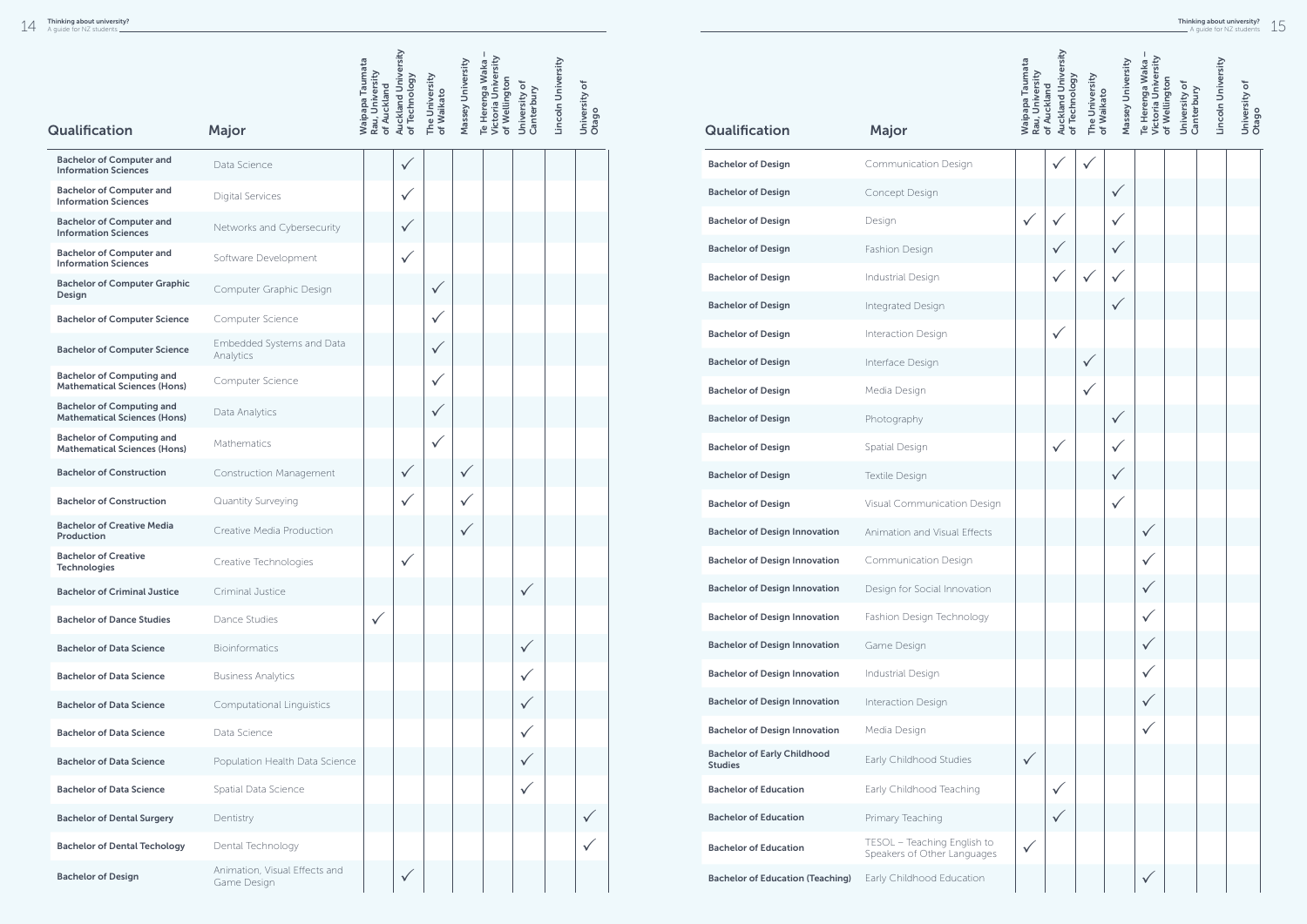|                                             |                                                 | <b>Waipapa Taumata</b><br>Rau, University<br>of Auckland | <b>Auckland University</b><br>of Technology | The University<br>of Waikato | Massey University | Victoria University<br>Te Herenga Waka<br>of Wellington | University of<br>Canterbury | Lincoln University | University of<br>Otago |
|---------------------------------------------|-------------------------------------------------|----------------------------------------------------------|---------------------------------------------|------------------------------|-------------------|---------------------------------------------------------|-----------------------------|--------------------|------------------------|
| <b>Qualification</b>                        | Major                                           |                                                          |                                             |                              |                   |                                                         |                             |                    |                        |
| <b>Bachelor of Engineering</b><br>(Honours) | Architectural Engineering                       |                                                          | $\checkmark$                                |                              |                   |                                                         |                             |                    |                        |
| <b>Bachelor of Engineering</b><br>(Honours) | <b>Biomedical Engineering</b>                   | $\checkmark$                                             |                                             |                              |                   |                                                         |                             |                    |                        |
| <b>Bachelor of Engineering</b><br>(Honours) | Chemical and Biological<br>Engineering          |                                                          |                                             | $\checkmark$                 |                   |                                                         |                             |                    |                        |
| <b>Bachelor of Engineering</b><br>(Honours) | Chemical and Bioprocess<br>Engineering          |                                                          |                                             |                              | $\checkmark$      |                                                         |                             |                    |                        |
| <b>Bachelor of Engineering</b><br>(Honours) | <b>Chemical and Materials</b><br>Engineering    | $\checkmark$                                             |                                             |                              |                   |                                                         |                             |                    |                        |
| <b>Bachelor of Engineering</b><br>(Honours) | <b>Chemical and Process</b><br>Engineering      |                                                          |                                             |                              |                   |                                                         | ✓                           |                    |                        |
| <b>Bachelor of Engineering</b><br>(Honours) | Civil Engineering                               | $\checkmark$                                             |                                             | $\checkmark$                 |                   |                                                         |                             |                    |                        |
| <b>Bachelor of Engineering</b><br>(Honours) | <b>Computer Engineering</b>                     |                                                          |                                             |                              |                   |                                                         | $\checkmark$                |                    |                        |
| <b>Bachelor of Engineering</b><br>(Honours) | Computer Systems Engineering                    | $\checkmark$                                             |                                             |                              |                   |                                                         |                             |                    |                        |
| <b>Bachelor of Engineering</b><br>(Honours) | <b>Construction Engineering</b>                 |                                                          | $\checkmark$                                |                              |                   |                                                         |                             |                    |                        |
| <b>Bachelor of Engineering</b><br>(Honours) | <b>Cybersecurity Engineering</b>                |                                                          |                                             |                              |                   | ✓                                                       |                             |                    |                        |
| <b>Bachelor of Engineering</b><br>(Honours) | <b>Electrical and Electronic</b><br>Engineering | $\checkmark$                                             | $\checkmark$                                | $\checkmark$                 |                   |                                                         |                             |                    |                        |
| <b>Bachelor of Engineering</b><br>(Honours) | Electronic and Computer<br>Engineering          |                                                          |                                             |                              |                   |                                                         |                             |                    |                        |
| <b>Bachelor of Engineering</b><br>(Honours) | <b>Engineering Science</b>                      | $\checkmark$                                             |                                             |                              |                   |                                                         |                             |                    |                        |
| <b>Bachelor of Engineering</b><br>(Honours) | <b>Environmental Engineering</b>                |                                                          |                                             | $\checkmark$                 |                   |                                                         |                             |                    |                        |
| <b>Bachelor of Engineering</b><br>(Honours) | Forest Engineering                              |                                                          |                                             |                              |                   |                                                         | $\checkmark$                |                    |                        |
| <b>Bachelor of Engineering</b><br>(Honours) | Marine and Offshore<br>Engineering              |                                                          | $\checkmark$                                |                              |                   |                                                         |                             |                    |                        |
| <b>Bachelor of Engineering</b><br>(Honours) | Materials and Process<br>Engineering            |                                                          |                                             | $\checkmark$                 |                   |                                                         |                             |                    |                        |
| <b>Bachelor of Engineering</b><br>(Honours) | Mechanical Engineering                          | $\checkmark$                                             |                                             |                              |                   |                                                         |                             |                    |                        |
| <b>Bachelor of Engineering</b><br>(Honours) | Mechatronics / Mechatronics<br>Engineering      | $\checkmark$                                             |                                             |                              | $\checkmark$      |                                                         |                             |                    |                        |
| <b>Bachelor of Engineering</b><br>(Honours) | Naval Architecture                              |                                                          | $\checkmark$                                |                              |                   |                                                         |                             |                    |                        |
| <b>Bachelor of Engineering</b><br>(Honours) | Ocean Engineering                               |                                                          | $\checkmark$                                |                              |                   |                                                         |                             |                    |                        |
| <b>Bachelor of Engineering</b><br>(Honours) | Natural Resources Engineering                   |                                                          |                                             |                              |                   |                                                         |                             |                    |                        |
| <b>Bachelor of Engineering</b><br>(Honours) | Software Engineering                            | $\checkmark$                                             |                                             |                              |                   |                                                         |                             |                    |                        |

|                                                                          |                                                   | <b>Waipapa Taumata</b><br>Rau, University | <b>Auckland University</b><br>of Technology<br>of Auckland | The University<br>of Waikato | Massey University | Victoria University<br>Te Herenga Waka | of Wellington<br>University of<br>Canterbury | Lincoln University | University of |
|--------------------------------------------------------------------------|---------------------------------------------------|-------------------------------------------|------------------------------------------------------------|------------------------------|-------------------|----------------------------------------|----------------------------------------------|--------------------|---------------|
| <b>Qualification</b>                                                     | <b>Major</b>                                      |                                           |                                                            |                              |                   |                                        |                                              |                    | Otago         |
| <b>Bachelor of Engineering</b><br>(Honours)                              | <b>Structural Engineering</b>                     | ✓                                         |                                                            |                              |                   |                                        |                                              |                    |               |
| <b>Bachelor of Engineering</b><br>Technology                             | <b>Electrical Engineering</b>                     |                                           | ✓                                                          |                              |                   |                                        |                                              |                    |               |
| <b>Bachelor of Engineering</b><br>Technology                             | <b>Electronic Engineering</b>                     |                                           |                                                            |                              |                   |                                        |                                              |                    |               |
| <b>Bachelor of Engineering</b><br><b>Technology</b>                      | Mechanical Engineering                            |                                           | $\checkmark$                                               |                              |                   |                                        |                                              |                    |               |
| <b>Bachelor of Entrepreneurship</b>                                      | Entrepreneurship                                  |                                           |                                                            |                              |                   |                                        |                                              |                    |               |
| <b>Bachelor of Environment and</b><br><b>Society</b>                     | <b>Environment and Society</b>                    |                                           |                                                            |                              |                   |                                        |                                              | ✓                  |               |
| <b>Bachelor of Environmental</b><br>Management                           | Environmental Management                          |                                           |                                                            |                              |                   |                                        |                                              |                    |               |
| <b>Bachelor of Environmental</b><br>Planning                             | <b>Environmental Planning</b>                     |                                           |                                                            |                              |                   |                                        |                                              |                    |               |
| <b>Bachelor of Environmental</b><br><b>Policy and Planning (Honours)</b> | Environment                                       |                                           |                                                            |                              |                   |                                        |                                              |                    |               |
| <b>Bachelor of Environmental</b><br><b>Science (Honours)</b>             | Ecosystem Health and<br>Biosecurity               |                                           |                                                            |                              |                   |                                        | $\checkmark$                                 |                    |               |
| <b>Bachelor of Environmental</b><br><b>Science (Honours)</b>             | <b>Environmental Change</b>                       |                                           |                                                            |                              |                   |                                        |                                              |                    |               |
| <b>Bachelor of Environmental</b><br><b>Science (Honours)</b>             | Environmental Contamination                       |                                           |                                                            |                              |                   |                                        |                                              |                    |               |
| <b>Bachelor of Environmental</b><br><b>Science (Honours)</b>             | Environmental Hazards and<br><b>Disasters</b>     |                                           |                                                            |                              |                   |                                        | ٧                                            |                    |               |
| <b>Bachelor of Environmental</b><br><b>Science (Honours)</b>             | Freshwater                                        |                                           |                                                            |                              |                   |                                        | $\checkmark$                                 |                    |               |
| <b>Bachelor of Environmental</b><br><b>Science (Honours)</b>             | Sustainable Coasts                                |                                           |                                                            |                              |                   |                                        |                                              |                    |               |
| <b>Bachelor of Fine Arts</b>                                             | Fine Arts                                         | $\checkmark$                              |                                                            |                              | $\checkmark$      |                                        | $\checkmark$                                 |                    |               |
| <b>Bachelor of Food Technology</b><br>(Honours)                          | Food Product Technology                           |                                           |                                                            |                              |                   |                                        |                                              |                    |               |
| <b>Bachelor of Food Technology</b><br>(Honours)                          | <b>Food Process Engineering</b>                   |                                           |                                                            |                              |                   |                                        |                                              |                    |               |
| <b>Bachelor of Forestry Science</b>                                      | Forestry Science                                  |                                           |                                                            |                              |                   |                                        | $\checkmark$                                 |                    |               |
| <b>Bachelor of Global Studies</b>                                        | Global Environment and<br>Sustainable Development | $\checkmark$                              |                                                            |                              |                   |                                        |                                              |                    |               |
| <b>Bachelor of Global Studies</b>                                        | Global Politics and Human<br>Rights               |                                           |                                                            |                              |                   |                                        |                                              |                    |               |
| <b>Bachelor of Global Studies</b>                                        | International Relations and<br><b>Business</b>    | $\checkmark$                              |                                                            |                              |                   |                                        |                                              |                    |               |
| <b>Bachelor of Global Studies</b>                                        | Transnational Cultures and<br>Creative Practice   | ✓                                         |                                                            |                              |                   |                                        |                                              |                    |               |
| <b>Bachelor of Health / Health</b><br><b>Science</b>                     | <b>Biomedical Sciences</b>                        |                                           |                                                            |                              |                   |                                        |                                              |                    |               |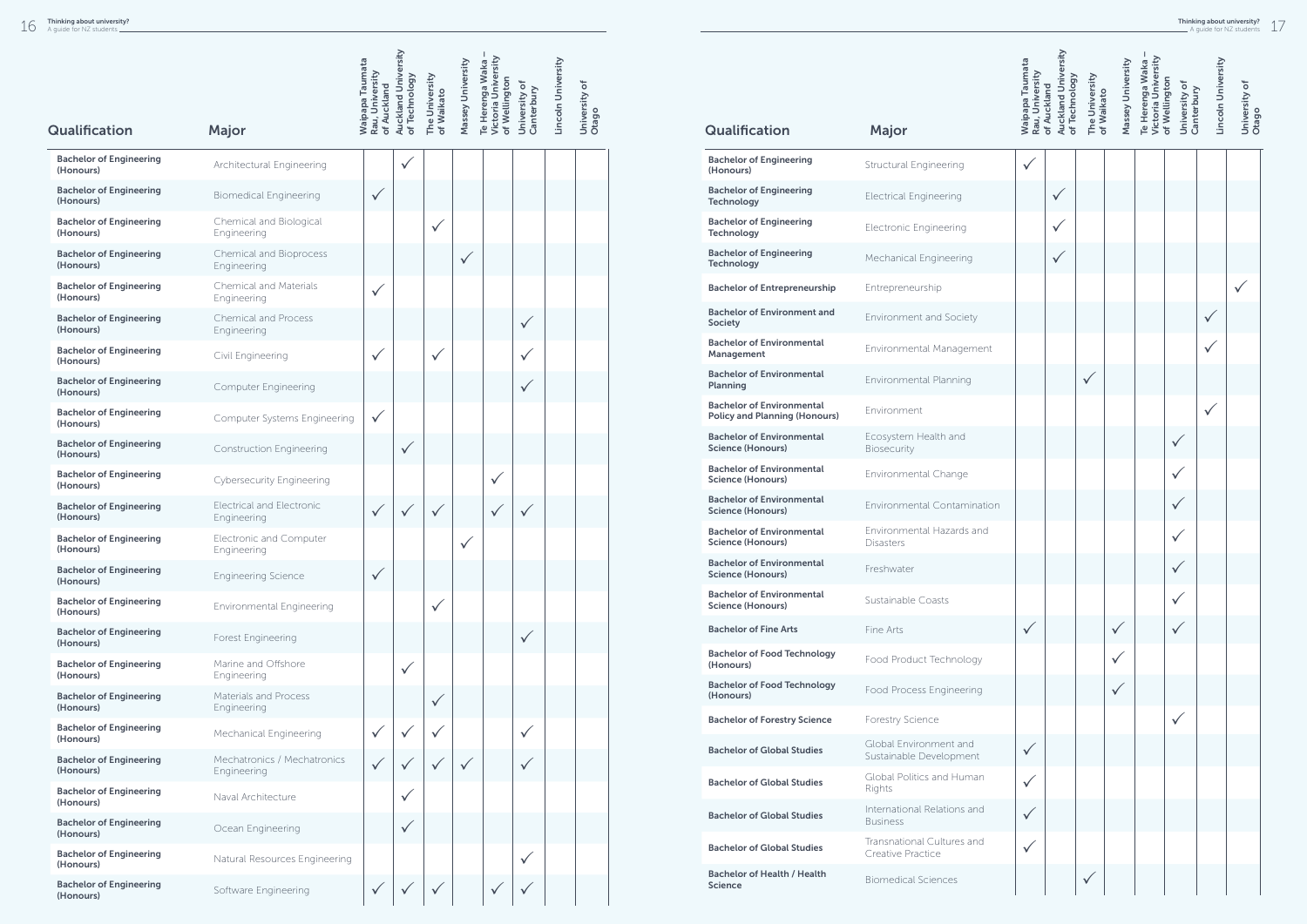|                                                      |                                | <b>Waipapa Taumata</b>         | <b>Auckland University</b> |                              | Massey University | Victoria University<br>Te Herenga Waka |                             | Lincoln University |                        |  |
|------------------------------------------------------|--------------------------------|--------------------------------|----------------------------|------------------------------|-------------------|----------------------------------------|-----------------------------|--------------------|------------------------|--|
|                                                      |                                | Rau, University<br>of Auckland | of Technology              | The University<br>of Waikato |                   | of Wellington                          | University of<br>Canterbury |                    | University of<br>Otago |  |
| <b>Qualification</b>                                 | Major                          |                                |                            |                              |                   |                                        |                             |                    |                        |  |
| <b>Bachelor of Health / Health</b><br><b>Science</b> | Case Management                |                                | $\checkmark$               |                              |                   |                                        |                             |                    |                        |  |
| <b>Bachelor of Health / Health</b><br><b>Science</b> | Community Health Care          |                                |                            |                              |                   |                                        |                             |                    | $\checkmark$           |  |
| <b>Bachelor of Health / Health</b><br><b>Science</b> | Counselling                    |                                | $\checkmark$               |                              |                   |                                        |                             |                    |                        |  |
| <b>Bachelor of Health / Health</b><br><b>Science</b> | Environmental Health           |                                |                            |                              | $\checkmark$      |                                        |                             |                    |                        |  |
| <b>Bachelor of Health / Health</b><br><b>Science</b> | Health / Health Science        | $\checkmark$                   |                            | $\checkmark$                 |                   |                                        |                             |                    |                        |  |
| <b>Bachelor of Health / Health</b><br><b>Science</b> | <b>Health Education</b>        |                                |                            |                              |                   |                                        | $\checkmark$                |                    |                        |  |
| <b>Bachelor of Health / Health</b><br><b>Science</b> | <b>Health Informatics</b>      |                                |                            |                              |                   | $\checkmark$                           |                             |                    |                        |  |
| <b>Bachelor of Health / Health</b><br><b>Science</b> | Health Management              |                                | $\checkmark$               |                              |                   |                                        |                             |                    |                        |  |
| <b>Bachelor of Health / Health</b><br><b>Science</b> | <b>Health Promotion</b>        |                                |                            |                              | $\checkmark$      |                                        |                             |                    |                        |  |
| <b>Bachelor of Health / Health</b><br><b>Science</b> | Health Psychology              |                                |                            |                              |                   |                                        |                             |                    |                        |  |
| <b>Bachelor of Health / Health</b><br><b>Science</b> | Health Software Development    |                                |                            |                              |                   | ✓                                      |                             |                    |                        |  |
| <b>Bachelor of Health / Health</b><br><b>Science</b> | Health Services Navigation     |                                |                            |                              | $\checkmark$      |                                        |                             |                    |                        |  |
| <b>Bachelor of Health / Health</b><br><b>Science</b> | Integrated Human Health        |                                |                            |                              |                   |                                        |                             |                    |                        |  |
| <b>Bachelor of Health / Health</b><br><b>Science</b> | Māori and Indigenous Health    |                                |                            |                              |                   |                                        | $\checkmark$                |                    |                        |  |
| <b>Bachelor of Health / Health</b><br>Science        | Māori Health                   |                                |                            |                              |                   |                                        |                             |                    | $\checkmark$           |  |
| <b>Bachelor of Health / Health</b><br><b>Science</b> | Mental Health and Addiction    |                                |                            |                              | $\checkmark$      |                                        |                             |                    |                        |  |
| <b>Bachelor of Health / Health</b><br><b>Science</b> | Midwifery                      |                                | $\checkmark$               |                              |                   |                                        |                             |                    |                        |  |
| <b>Bachelor of Health / Health</b><br><b>Science</b> | Nursing                        |                                | $\checkmark$               |                              |                   |                                        |                             |                    |                        |  |
| <b>Bachelor of Health / Health</b><br><b>Science</b> | Occupational Health and Safety |                                |                            |                              | $\checkmark$      |                                        |                             |                    |                        |  |
| <b>Bachelor of Health / Health</b><br><b>Science</b> | Occupational Therapy           |                                | $\checkmark$               |                              |                   |                                        |                             |                    |                        |  |
| <b>Bachelor of Health / Health</b><br>Science        | Oral Health                    |                                | $\checkmark$               |                              |                   |                                        |                             |                    |                        |  |
| <b>Bachelor of Health / Health</b><br><b>Science</b> | Pacific and Global Health      |                                |                            |                              |                   |                                        |                             |                    | $\checkmark$           |  |
| <b>Bachelor of Health / Health</b><br>Science        | Paramedicine                   |                                | $\checkmark$               |                              |                   |                                        |                             |                    |                        |  |
| <b>Bachelor of Health / Health</b><br><b>Science</b> | Perioperative Practice         |                                | ✓                          |                              |                   |                                        |                             |                    |                        |  |

| Qualification                                                     |                                                   | <b>Maipapa Taumata</b><br>Rau, University | <b>Auckland University</b><br>of Technology<br>of Auckland | The University<br>of Waikato | Massey University | Victoria University<br>Te Herenga Waka | of Wellington<br>University of<br>Canterbury | Lincoln University | University of<br>Otago |
|-------------------------------------------------------------------|---------------------------------------------------|-------------------------------------------|------------------------------------------------------------|------------------------------|-------------------|----------------------------------------|----------------------------------------------|--------------------|------------------------|
|                                                                   | Major                                             |                                           |                                                            |                              |                   |                                        |                                              |                    |                        |
| <b>Bachelor of Health / Health</b><br><b>Science</b>              | Physiotherapy                                     |                                           |                                                            |                              |                   |                                        |                                              |                    |                        |
| <b>Bachelor of Health / Health</b><br><b>Science</b>              | Podiatry                                          |                                           |                                                            |                              |                   |                                        |                                              |                    |                        |
| <b>Bachelor of Health / Health</b><br><b>Science</b>              | Population Health                                 | $\checkmark$                              |                                                            |                              |                   |                                        |                                              |                    |                        |
| <b>Bachelor of Health / Health</b><br><b>Science</b>              | Population Health, Policy and<br>Service Delivery |                                           |                                                            |                              |                   | $\checkmark$                           |                                              |                    |                        |
| <b>Bachelor of Health/Health</b><br><b>Science</b>                | Psychology                                        |                                           |                                                            |                              |                   |                                        | $\checkmark$                                 |                    |                        |
| <b>Bachelor of Health/Health</b><br><b>Science</b>                | Public and Environmental<br>Health                |                                           | ✓                                                          |                              |                   |                                        |                                              |                    |                        |
| <b>Bachelor of Health/Health</b><br><b>Science</b>                | Public Health                                     |                                           |                                                            |                              |                   |                                        | $\checkmark$                                 |                    | $\checkmark$           |
| <b>Bachelor of Health, Sport and</b><br><b>Human Performance</b>  | Community Health                                  |                                           |                                                            | $\checkmark$                 |                   |                                        |                                              |                    |                        |
| Bachelor of Health, Sport and<br><b>Human Performance</b>         | Human Performance Science                         |                                           |                                                            |                              |                   |                                        |                                              |                    |                        |
| <b>Bachelor of Health, Sport and</b><br><b>Human Performance</b>  | Sport Development and<br>Coaching                 |                                           |                                                            | ✓                            |                   |                                        |                                              |                    |                        |
| <b>Bachelor of Horticultural Science</b>                          | Horticultural Science                             |                                           |                                                            |                              |                   |                                        |                                              |                    |                        |
| <b>Bachelor of Information Sciences</b>                           | Computer Science                                  |                                           |                                                            |                              |                   |                                        |                                              |                    |                        |
| <b>Bachelor of Information Sciences</b>                           | Data Science                                      |                                           |                                                            |                              |                   |                                        |                                              |                    |                        |
| <b>Bachelor of Information Sciences</b>                           | Information Systems                               |                                           |                                                            |                              | $\checkmark$      |                                        |                                              |                    |                        |
| <b>Bachelor of Information Sciences</b>                           | Information Technology                            |                                           |                                                            |                              |                   |                                        |                                              |                    |                        |
| <b>Bachelor of Information Sciences</b>                           | Software Engineering                              |                                           |                                                            |                              | $\checkmark$      |                                        |                                              |                    |                        |
| <b>Bachelor of International</b><br><b>Hospitality Management</b> | Hospitality and Society                           |                                           | $\checkmark$                                               |                              |                   |                                        |                                              |                    |                        |
| <b>Bachelor of International</b><br><b>Hospitality Management</b> | <b>Hospitality Enterprise</b>                     |                                           | $\checkmark$                                               |                              |                   |                                        |                                              |                    |                        |
| <b>Bachelor of International</b><br><b>Hospitality Management</b> | <b>Hospitality Management</b>                     |                                           |                                                            |                              |                   |                                        |                                              |                    |                        |
| <b>Bachelor of International</b><br><b>Tourism Management</b>     | Sustainable Tourism<br>Management                 |                                           |                                                            |                              |                   |                                        |                                              |                    |                        |
| <b>Bachelor of International</b><br><b>Tourism Management</b>     | Travel Management                                 |                                           | ✓                                                          |                              |                   |                                        |                                              |                    |                        |
| <b>Bachelor of Land and Property</b><br>Management                | Primary Production                                |                                           |                                                            |                              |                   |                                        |                                              | $\checkmark$       |                        |
| <b>Bachelor of Land and Property</b><br>Management                | <b>Rural Valuation</b>                            |                                           |                                                            |                              |                   |                                        |                                              |                    |                        |
| <b>Bachelor of Land and Property</b><br>Management                | Urban Valuation and Property<br>Management        |                                           |                                                            |                              |                   |                                        |                                              | $\checkmark$       |                        |
| <b>Bachelor of Landscape</b><br><b>Architecture (Honours)</b>     | Landscape Architecture                            |                                           |                                                            |                              |                   |                                        |                                              |                    |                        |
|                                                                   |                                                   |                                           |                                                            |                              |                   |                                        |                                              |                    |                        |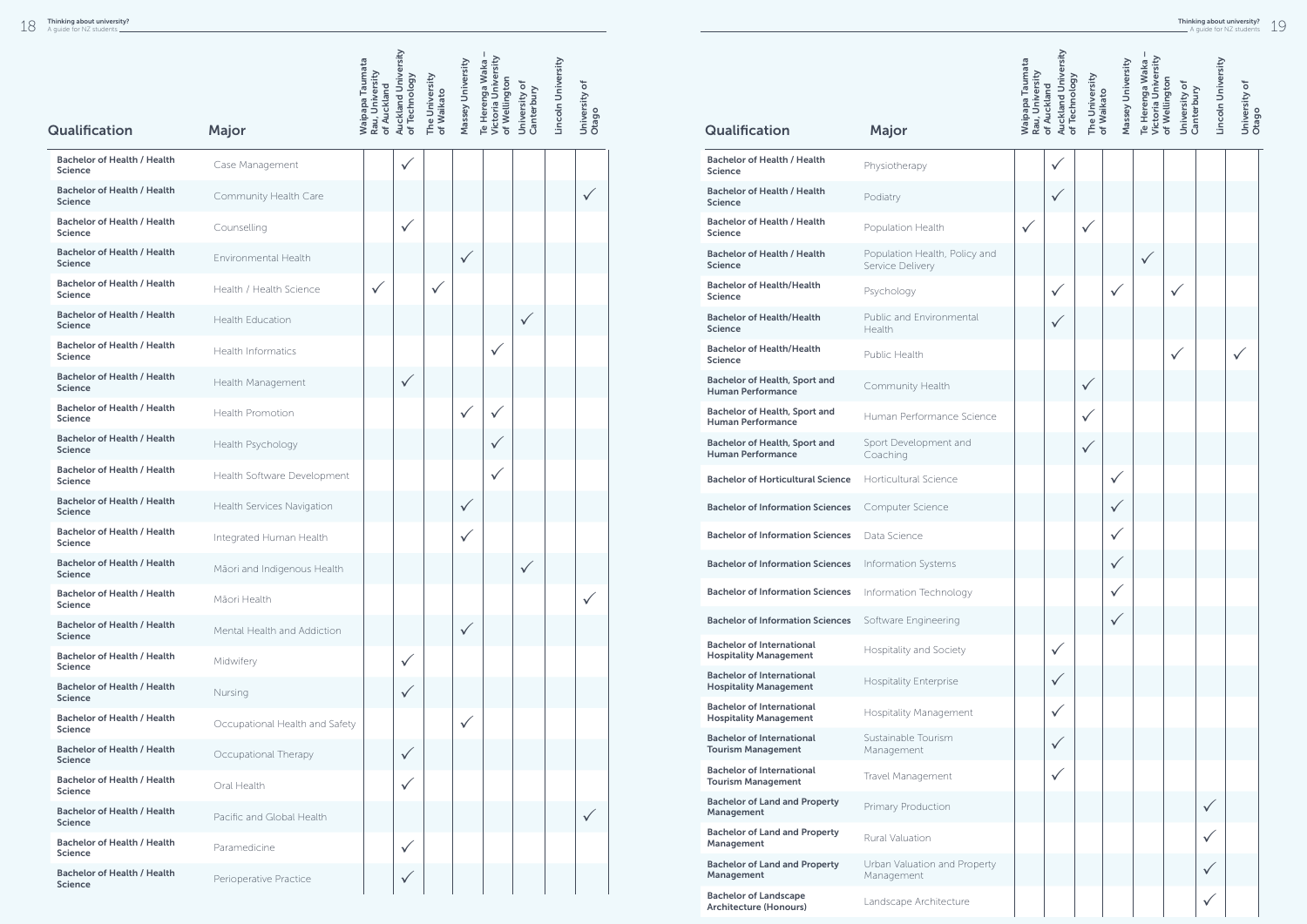| Qualification                                                              | Major                                 | <b>Waipapa Taumata</b><br>Rau, University<br>of Auckland | Auckland University<br>of Technology | The University<br>of Waikato | Massey University | Te Herenga Waka -<br>Victoria University<br>of Wellington | University of<br>Canterbury | Lincoln University | University of<br>Otago |
|----------------------------------------------------------------------------|---------------------------------------|----------------------------------------------------------|--------------------------------------|------------------------------|-------------------|-----------------------------------------------------------|-----------------------------|--------------------|------------------------|
|                                                                            |                                       |                                                          |                                      |                              |                   |                                                           |                             |                    |                        |
| <b>Bachelor of Laws (Honours)</b><br><b>Bachelor of Management Studies</b> | Law                                   | $\checkmark$                                             |                                      | ✓                            |                   |                                                           |                             |                    |                        |
| (Honours)                                                                  | Accounting                            |                                                          |                                      | ✓                            |                   |                                                           |                             |                    |                        |
| <b>Bachelor of Management Studies</b><br>(Honours)                         | Agribusiness                          |                                                          |                                      | $\checkmark$                 |                   |                                                           |                             |                    |                        |
| <b>Bachelor of Management Studies</b><br>(Honours)                         | <b>Digital Business</b>               |                                                          |                                      | $\checkmark$                 |                   |                                                           |                             |                    |                        |
| <b>Bachelor of Management Studies</b><br>(Honours)                         | Economics                             |                                                          |                                      | $\checkmark$                 |                   |                                                           |                             |                    |                        |
| <b>Bachelor of Management Studies</b><br>(Honours)                         | Finance                               |                                                          |                                      | $\checkmark$                 |                   |                                                           |                             |                    |                        |
| <b>Bachelor of Management Studies</b><br>(Honours)                         | Human Resource Management             |                                                          |                                      | $\checkmark$                 |                   |                                                           |                             |                    |                        |
| <b>Bachelor of Management Studies</b><br>(Honours)                         | Marketing                             |                                                          |                                      | $\checkmark$                 |                   |                                                           |                             |                    |                        |
| <b>Bachelor of Management Studies</b><br>(Honours)                         | <b>Public Relations</b>               |                                                          |                                      | $\checkmark$                 |                   |                                                           |                             |                    |                        |
| <b>Bachelor of Management Studies</b><br>(Honours)                         | Strategic Management                  |                                                          |                                      | $\checkmark$                 |                   |                                                           |                             |                    |                        |
| <b>Bachelor of Management Studies</b><br>(Honours)                         | Supply Chain Management               |                                                          |                                      | $\checkmark$                 |                   |                                                           |                             |                    |                        |
| <b>Bachelor of Management Studies</b><br>(Honours)                         | Tourism and Hospitality<br>Management |                                                          |                                      | $\checkmark$                 |                   |                                                           |                             |                    |                        |
| <b>Bachelor of Mäori Development</b>                                       | Māori Development                     |                                                          | $\checkmark$                         |                              |                   |                                                           |                             |                    |                        |
| <b>Bachelor of Mäori Development</b>                                       | Māori Media                           |                                                          | $\checkmark$                         |                              |                   |                                                           |                             |                    |                        |
| <b>Bachelor of Mäori Innovation</b>                                        | Design Innovation                     |                                                          |                                      |                              |                   |                                                           | $\checkmark$                |                    |                        |
| Bachelor of Māori Innovation                                               | Entrepreneurship and<br>Innovation    |                                                          |                                      |                              |                   |                                                           |                             |                    |                        |
| Bachelor of Māori Innovation                                               | Environmental Innovation              |                                                          |                                      |                              |                   |                                                           | $\checkmark$                |                    |                        |
| Bachelor of Māori Innovation                                               | Health Innovation                     |                                                          |                                      |                              |                   |                                                           |                             |                    |                        |
| <b>Bachelor of Mäori Innovation</b>                                        | Policy Innovation                     |                                                          |                                      |                              |                   |                                                           |                             |                    |                        |
| <b>Bachelor of Mäori Innovation</b>                                        | Social Innovation                     |                                                          |                                      |                              |                   |                                                           |                             |                    |                        |
| <b>Bachelor of Mäori Visual Arts</b>                                       | Māori Visual Arts                     |                                                          |                                      |                              | $\checkmark$      |                                                           |                             |                    |                        |
| <b>Bachelor of Media and Creative</b><br><b>Technologies</b>               | Media and Creative<br>Technologies    |                                                          |                                      | $\checkmark$                 |                   |                                                           |                             |                    |                        |
| <b>Bachelor of Medical Imaging</b><br>(Honours)                            | Medical Imaging                       | $\checkmark$                                             |                                      |                              |                   |                                                           |                             |                    |                        |
| <b>Bachelor of Medical Laboratory</b><br><b>Science</b>                    | Medical Laboratory Science            |                                                          | $\checkmark$                         |                              |                   |                                                           |                             |                    |                        |
| <b>Bachelor of Medicine and</b><br><b>Bachelor of Surgery</b>              | Medicine and Surgery                  | $\checkmark$                                             |                                      |                              |                   |                                                           |                             |                    |                        |

|                                                     |                                     | <b>Waipapa Taumata</b><br>Rau, University | <b>Auckland University</b><br>of Technology<br>of Auckland | The University<br>of Waikato | Massey University | Victoria University<br>Te Herenga Waka | of Wellington<br>University of<br>Canterbury | Lincoln University | University of<br>Otago |
|-----------------------------------------------------|-------------------------------------|-------------------------------------------|------------------------------------------------------------|------------------------------|-------------------|----------------------------------------|----------------------------------------------|--------------------|------------------------|
| Qualification                                       | Major                               |                                           |                                                            |                              |                   |                                        |                                              |                    |                        |
| <b>Bachelor of Midwifery</b>                        | Midwifery                           |                                           |                                                            |                              |                   |                                        |                                              |                    |                        |
| <b>Bachelor of Music</b>                            | Music                               |                                           |                                                            | ✓                            |                   |                                        |                                              |                    |                        |
| <b>Bachelor of Music</b>                            | Classical Performance               |                                           |                                                            |                              |                   |                                        |                                              |                    |                        |
| <b>Bachelor of Music</b>                            | Composition                         |                                           |                                                            |                              |                   |                                        |                                              |                    |                        |
| <b>Bachelor of Music</b>                            | Creative Music Technology           |                                           |                                                            |                              |                   |                                        |                                              |                    |                        |
| <b>Bachelor of Music</b>                            | Creative Practice: Classical        | $\checkmark$                              |                                                            |                              |                   |                                        |                                              |                    |                        |
| <b>Bachelor of Music</b>                            | Creative Practice: Composition      | $\checkmark$                              |                                                            |                              |                   |                                        |                                              |                    |                        |
| <b>Bachelor of Music</b>                            | Creative Practice: Jazz             | $\checkmark$                              |                                                            |                              |                   |                                        |                                              |                    |                        |
| <b>Bachelor of Music</b>                            | Creative Practice: Popular<br>Music |                                           |                                                            |                              |                   |                                        |                                              |                    |                        |
| <b>Bachelor of Music</b>                            | Instrumental / Vocal<br>Composition |                                           |                                                            |                              |                   |                                        |                                              |                    |                        |
| <b>Bachelor of Music</b>                            | Jazz Performance                    |                                           |                                                            |                              |                   |                                        |                                              |                    |                        |
| <b>Bachelor of Music</b>                            | <b>Music Production</b>             |                                           |                                                            |                              |                   |                                        |                                              |                    |                        |
| <b>Bachelor of Music</b>                            | Music Studies                       | ✓                                         |                                                            |                              |                   |                                        |                                              |                    |                        |
| <b>Bachelor of Music</b>                            | Performance                         |                                           |                                                            |                              |                   |                                        | V                                            |                    | ✓                      |
| <b>Bachelor of Music</b>                            | Sonic Arts and Music<br>Technology  |                                           |                                                            |                              |                   |                                        |                                              |                    |                        |
| <b>Bachelor of Nursing</b>                          | Nursing                             | $\checkmark$                              |                                                            | $\checkmark$                 |                   |                                        |                                              |                    |                        |
| <b>Bachelor of Optometry</b>                        | Optometry                           | $\checkmark$                              |                                                            |                              |                   |                                        |                                              |                    |                        |
| <b>Bachelor of Oral Health</b>                      | Dentistry                           |                                           |                                                            |                              |                   |                                        |                                              |                    |                        |
| <b>Bachelor of Performing Arts</b>                  | Performing Arts                     |                                           |                                                            |                              |                   |                                        |                                              |                    |                        |
| <b>Bachelor of Pharmacy</b>                         | Pharmacy                            | $\checkmark$                              |                                                            |                              |                   |                                        |                                              |                    |                        |
| <b>Bachelor of Pharmaceutical</b><br><b>Science</b> | Pharmaceutical Science              |                                           |                                                            |                              |                   |                                        |                                              |                    |                        |
| <b>Bachelor of Physiotherapy</b>                    | Physiotherapy                       |                                           |                                                            |                              |                   |                                        |                                              |                    |                        |
| <b>Bachelor of Product Design</b>                   | Applied Immersive Game<br>Design    |                                           |                                                            |                              |                   |                                        |                                              |                    |                        |
| <b>Bachelor of Product Design</b>                   | Chemical Formulation Design         |                                           |                                                            |                              |                   |                                        |                                              |                    |                        |
| <b>Bachelor of Product Design</b>                   | Industrial Product Design           |                                           |                                                            |                              |                   |                                        |                                              |                    |                        |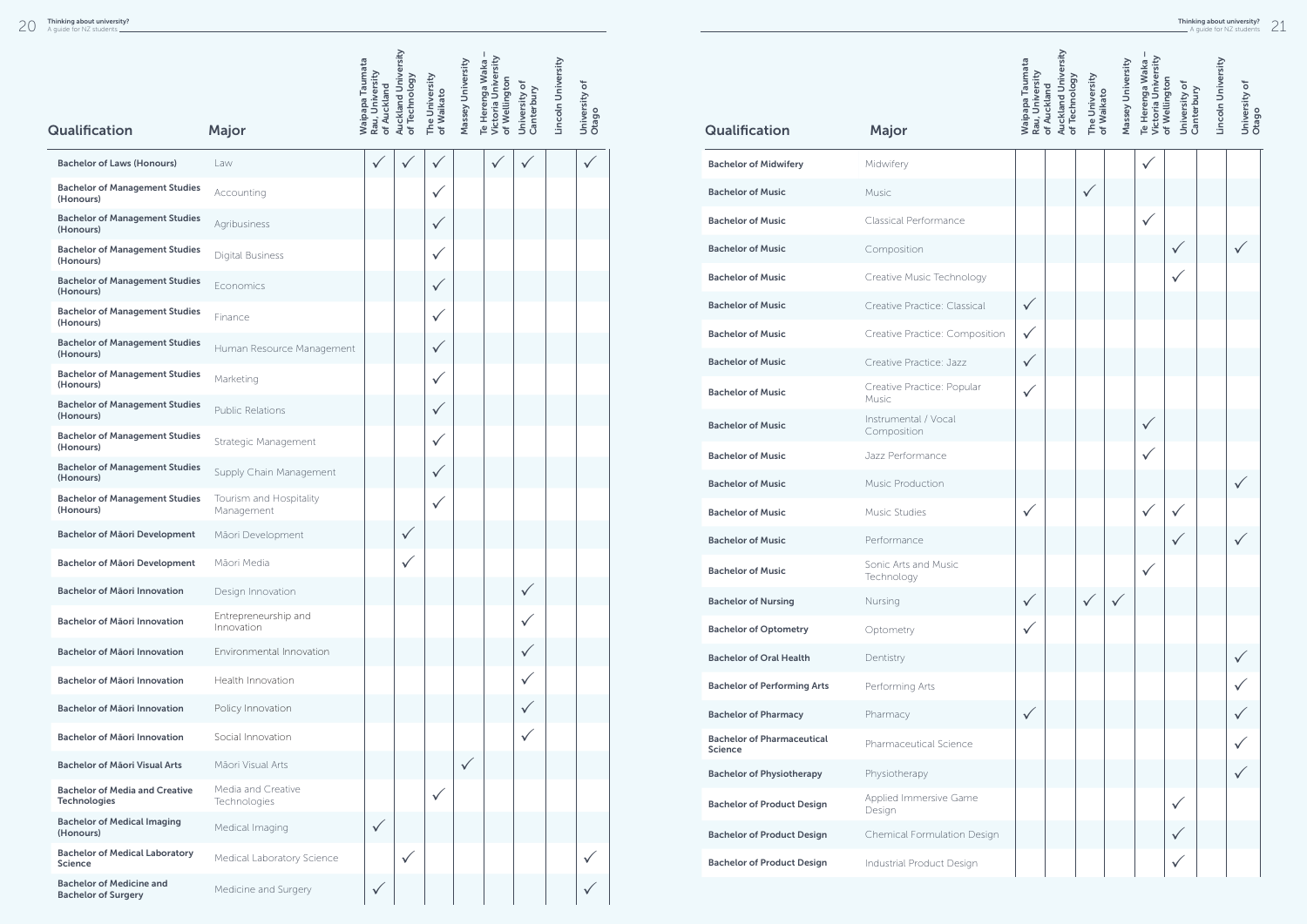|                                                                  |                                        |                                                          |                                             |                              |                   | T                                                       |                             |                    |                        |
|------------------------------------------------------------------|----------------------------------------|----------------------------------------------------------|---------------------------------------------|------------------------------|-------------------|---------------------------------------------------------|-----------------------------|--------------------|------------------------|
|                                                                  |                                        | <b>Waipapa Taumata</b><br>Rau, University<br>of Auckland | <b>Auckland University</b><br>of Technology | The University<br>of Waikato | Massey University | Victoria University<br>Te Herenga Waka<br>of Wellington | University of<br>Canterbury | Lincoln University | University of<br>Otago |
| Qualification                                                    | Major                                  |                                                          |                                             |                              |                   |                                                         |                             |                    |                        |
| <b>Bachelor of Property</b>                                      | Property                               | $\checkmark$                                             |                                             |                              |                   |                                                         |                             |                    |                        |
| <b>Bachelor of Resource and</b><br><b>Environmental Planning</b> | Resource and Environmental<br>Planning |                                                          |                                             |                              | $\checkmark$      |                                                         |                             |                    |                        |
| <b>Bachelor of Science</b>                                       | <b>Actuarial Science</b>               |                                                          |                                             |                              |                   | $\checkmark$                                            |                             |                    |                        |
| <b>Bachelor of Science</b>                                       | Anatomy                                |                                                          |                                             |                              |                   |                                                         |                             |                    |                        |
| <b>Bachelor of Science</b>                                       | Anthropological Science                | $\checkmark$                                             |                                             |                              |                   |                                                         |                             |                    |                        |
| <b>Bachelor of Science</b>                                       | Applied Conservation                   |                                                          | $\checkmark$                                |                              |                   |                                                         |                             |                    |                        |
| <b>Bachelor of Science</b>                                       | Astronomy                              |                                                          |                                             |                              |                   |                                                         | $\checkmark$                |                    |                        |
| <b>Bachelor of Science</b>                                       | Aquaculture                            |                                                          |                                             | $\checkmark$                 |                   |                                                         |                             |                    |                        |
| <b>Bachelor of Science</b>                                       | Biochemistry                           |                                                          |                                             |                              |                   |                                                         | $\checkmark$                |                    | $\checkmark$           |
| <b>Bachelor of Science</b>                                       | <b>Biology/Biological Sciences</b>     | $\checkmark$                                             |                                             |                              |                   | $\checkmark$                                            | $\checkmark$                |                    |                        |
| <b>Bachelor of Science</b>                                       | <b>Biomedical Science</b>              |                                                          | $\checkmark$                                |                              |                   |                                                         |                             |                    |                        |
| <b>Bachelor of Science</b>                                       | Biotechnology                          |                                                          |                                             |                              |                   | $\checkmark$                                            |                             |                    |                        |
| <b>Bachelor of Science</b>                                       | Botany                                 |                                                          |                                             |                              |                   |                                                         |                             |                    |                        |
| <b>Bachelor of Science</b>                                       | Brewing and Fermentation               |                                                          |                                             |                              |                   |                                                         |                             |                    |                        |
| <b>Bachelor of Science</b>                                       | Cell and Molecular Bioscience          |                                                          |                                             |                              |                   | $\checkmark$                                            |                             |                    |                        |
| <b>Bachelor of Science</b>                                       | Chemistry                              | $\checkmark$                                             | $\checkmark$                                | $\checkmark$                 | $\checkmark$      |                                                         | $\checkmark$                |                    | $\checkmark$           |
| <b>Bachelor of Science</b>                                       | <b>Computer Graphics and Games</b>     |                                                          |                                             |                              |                   | $\checkmark$                                            |                             |                    |                        |
| <b>Bachelor of Science</b>                                       | Computer Science                       | $\checkmark$                                             | $\checkmark$                                | $\checkmark$                 | $\checkmark$      | $\checkmark$                                            | $\checkmark$                |                    |                        |
| <b>Bachelor of Science</b>                                       | Conservation and Ecology               |                                                          |                                             |                              |                   |                                                         |                             | $\checkmark$       |                        |
| <b>Bachelor of Science</b>                                       | Data Analytics                         |                                                          |                                             | $\checkmark$                 |                   |                                                         |                             |                    |                        |
| <b>Bachelor of Science</b>                                       | Data Science                           | $\checkmark$                                             |                                             |                              |                   | $\checkmark$                                            |                             |                    |                        |
| <b>Bachelor of Science</b>                                       | Development Studies                    |                                                          |                                             |                              |                   | $\checkmark$                                            |                             |                    |                        |
| <b>Bachelor of Science</b>                                       | Earth Sciences                         | $\checkmark$                                             |                                             | $\checkmark$                 | $\checkmark$      |                                                         |                             |                    |                        |
| <b>Bachelor of Science</b>                                       | Ecology                                |                                                          |                                             |                              |                   |                                                         |                             |                    | $\checkmark$           |
| <b>Bachelor of Science</b>                                       | Ecology and Biodiversity               |                                                          |                                             | $\checkmark$                 |                   | $\checkmark$                                            |                             |                    |                        |
| <b>Bachelor of Science</b>                                       | Ecology and Conservation               |                                                          |                                             |                              |                   |                                                         |                             |                    |                        |

| Qualification              | Major                                    |
|----------------------------|------------------------------------------|
| <b>Bachelor of Science</b> | <b>Economics</b>                         |
| <b>Bachelor of Science</b> | Electronic and Computer<br>Systems       |
| <b>Bachelor of Science</b> | Electronics                              |
| <b>Bachelor of Science</b> | Energy Science and<br>Technology         |
| <b>Bachelor of Science</b> | <b>Environmental Physics</b>             |
| <b>Bachelor of Science</b> | <b>Environmental Science</b>             |
| <b>Bachelor of Science</b> | <b>Environmental Studies</b>             |
| <b>Bachelor of Science</b> | Exercise and Sport Science               |
| <b>Bachelor of Science</b> | Exercise Science                         |
| <b>Bachelor of Science</b> | Finance                                  |
| <b>Bachelor of Science</b> | <b>Financial Engineering</b>             |
| <b>Bachelor of Science</b> | Food Safety                              |
| <b>Bachelor of Science</b> | Food Science                             |
| <b>Bachelor of Science</b> | Food Science and Nutrition               |
| <b>Bachelor of Science</b> | Genetics                                 |
| <b>Bachelor of Science</b> | Geographic Information<br>Science        |
| <b>Bachelor of Science</b> | Geography                                |
| <b>Bachelor of Science</b> | Geology                                  |
| <b>Bachelor of Science</b> | Geophysics (Meteorology)                 |
| <b>Bachelor of Science</b> | Geophysics (Solid Earth)                 |
| <b>Bachelor of Science</b> | Geoscience                               |
| <b>Bachelor of Science</b> | Geospatial Science                       |
| <b>Bachelor of Science</b> | Green Chemical Science                   |
| <b>Bachelor of Science</b> | <b>Health Protection</b>                 |
| <b>Bachelor of Science</b> | Human Nutrition                          |
| <b>Bachelor of Science</b> | Information and Technology<br>Management |

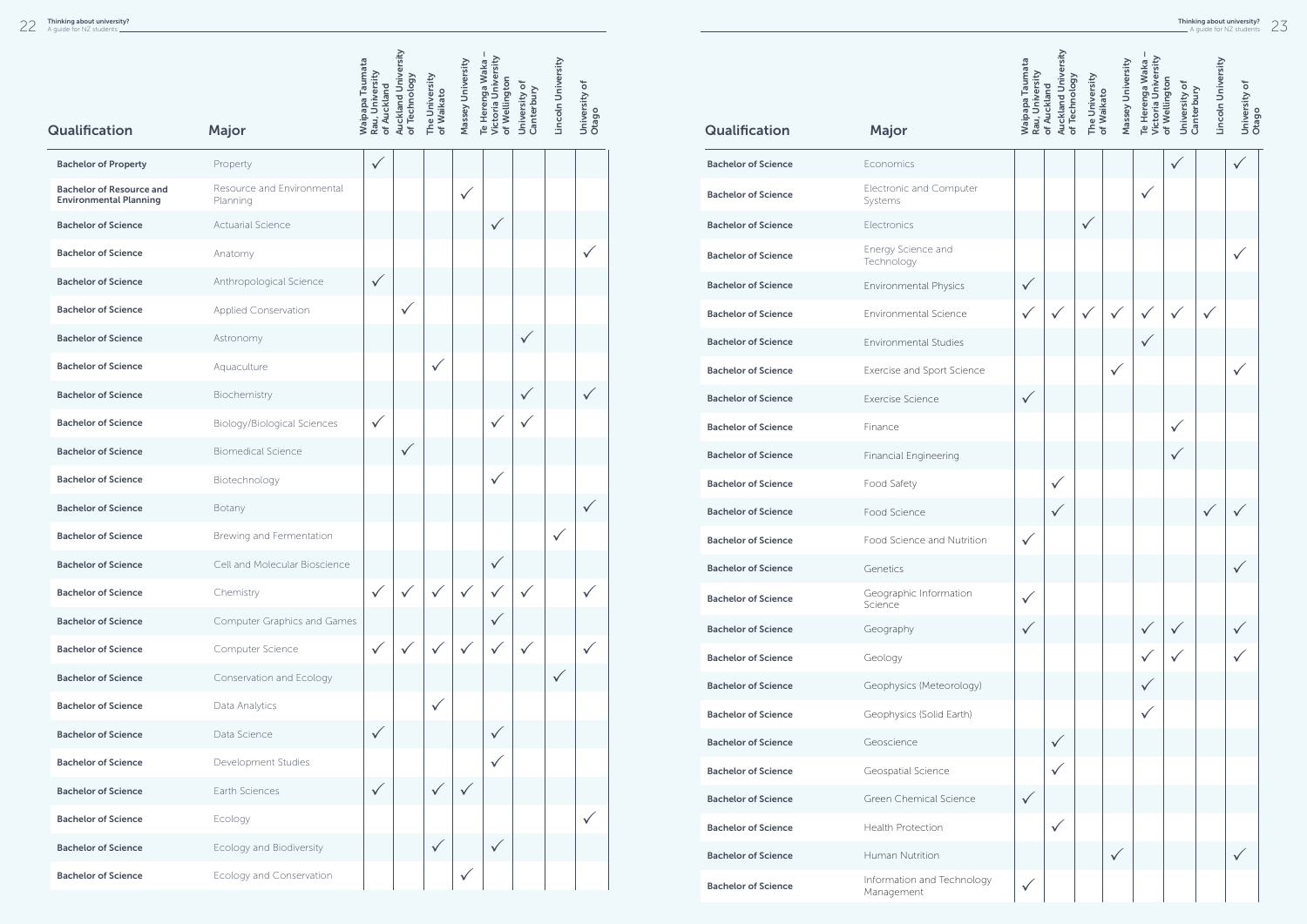|                             |                                     | <b>Waipapa Taumata</b>         | <b>Auckland University</b> |                              | Massey University | Victoria University<br>Te Herenga Waka |                             | Lincoln University |                        |
|-----------------------------|-------------------------------------|--------------------------------|----------------------------|------------------------------|-------------------|----------------------------------------|-----------------------------|--------------------|------------------------|
| <b>Qualification</b>        | Major                               | Rau, University<br>of Auckland | of Technology              | The University<br>of Waikato |                   | of Wellington                          | University of<br>Canterbury |                    | University of<br>Otago |
| <b>Bachelor of Science</b>  | Information Science                 |                                |                            |                              |                   |                                        |                             |                    | $\checkmark$           |
| <b>Bachelor of Science</b>  | Land Planning and<br>Development    |                                |                            |                              |                   |                                        |                             |                    |                        |
| <b>Bachelor of Science</b>  | Linguistics                         |                                |                            |                              |                   |                                        | $\checkmark$                |                    |                        |
| <b>Bachelor of Science</b>  | Logic and Computation               | $\checkmark$                   |                            |                              |                   |                                        |                             |                    |                        |
| <b>Bachelor of Science</b>  | Marine Biology                      |                                | $\checkmark$               |                              |                   | $\checkmark$                           |                             |                    |                        |
| <b>Bachelor of Science</b>  | Marine Science                      | $\checkmark$                   |                            |                              |                   |                                        |                             |                    |                        |
| <b>Bachelor of Science</b>  | Materials and Processing            |                                |                            | $\checkmark$                 |                   |                                        |                             |                    |                        |
| <b>Bachelor of Science</b>  | Materials Science                   |                                |                            | $\checkmark$                 |                   |                                        |                             |                    |                        |
| <b>Bachelor of Science</b>  | Mathematics                         | $\checkmark$                   |                            | $\checkmark$                 | $\checkmark$      | $\checkmark$                           | $\checkmark$                |                    |                        |
| <b>Bachelor of Science</b>  | Medicinal Chemistry                 | $\checkmark$                   |                            |                              |                   |                                        | $\checkmark$                |                    |                        |
| <b>Bachelor of Science</b>  | Microbiology                        |                                | $\checkmark$               |                              | $\checkmark$      |                                        |                             |                    |                        |
| <b>Bachelor of Science</b>  | Molecular & Cellular Biology        |                                |                            | $\checkmark$                 | $\checkmark$      |                                        |                             |                    |                        |
| <b>Bachelor of Science</b>  | <b>Molecular Genetics</b>           |                                | $\checkmark$               |                              |                   |                                        |                             |                    |                        |
| <b>Bachelor of Science</b>  | Neuroscience                        |                                |                            |                              |                   |                                        |                             |                    |                        |
| <b>Bachelor of Science</b>  | Pharmacology                        | $\checkmark$                   |                            |                              |                   |                                        |                             |                    |                        |
| <b>Bachelor of Science</b>  | Philosophy                          |                                |                            |                              |                   |                                        | ✓                           |                    |                        |
| <b>Bachelor of Science</b>  | Physical Geography                  |                                |                            |                              |                   | ✓                                      |                             |                    |                        |
| <b>Bachelor of Science</b>  | Physics                             | $\checkmark$                   |                            |                              |                   | $\checkmark$                           | $\checkmark$                |                    | $\checkmark$           |
| <b>Bachelor of Science</b>  | Physiology                          | $\checkmark$                   |                            |                              | $\checkmark$      |                                        |                             |                    |                        |
| <b>Bachelor of Science</b>  | Plant Biotechnology                 |                                |                            |                              |                   |                                        |                             |                    |                        |
| <b>Bachelor of Science</b>  | Psychology                          | $\checkmark$                   |                            |                              |                   |                                        | $\checkmark$                |                    |                        |
| <b>Bachelor of Scicence</b> | Quantitative Economics              | $\checkmark$                   |                            |                              |                   |                                        |                             |                    |                        |
| <b>Bachelor of Science</b>  | Renewable Energy Systems            |                                |                            |                              |                   | $\checkmark$                           |                             |                    |                        |
| <b>Bachelor of Science</b>  | <b>Science Communication</b>        |                                |                            |                              |                   | $\checkmark$                           |                             |                    |                        |
| <b>Bachelor of Science</b>  | Sport Development and<br>Management |                                |                            |                              |                   |                                        |                             |                    | $\checkmark$           |

|                                                                     |                                                        | <b>Waipapa Taumata</b><br>Rau, University | <b>Auckland University</b><br>of Technology<br>of Auckland | The University<br>of Waikato | Massey University | Victoria University<br>of Wellington<br>Te Herenga Waka | University of<br>Canterbury | Lincoln University | University of |
|---------------------------------------------------------------------|--------------------------------------------------------|-------------------------------------------|------------------------------------------------------------|------------------------------|-------------------|---------------------------------------------------------|-----------------------------|--------------------|---------------|
| Qualification                                                       | <b>Major</b>                                           |                                           |                                                            |                              |                   |                                                         |                             |                    | Otago         |
| <b>Bachelor of Science</b>                                          | <b>Statistics</b>                                      | ✓                                         |                                                            |                              |                   |                                                         |                             |                    |               |
| <b>Bachelor of Science</b>                                          | Surveying Measurement                                  |                                           |                                                            |                              |                   |                                                         |                             |                    |               |
| <b>Bachelor of Science</b>                                          | Zoology                                                |                                           |                                                            |                              | $\checkmark$      |                                                         |                             |                    |               |
| <b>Bachelor of Science</b><br>(Technology)                          | Chemistry                                              |                                           |                                                            | ✓                            |                   |                                                         |                             |                    |               |
| <b>Bachelor of Science</b><br>(Technology)                          | Earth Sciences                                         |                                           |                                                            |                              |                   |                                                         |                             |                    |               |
| <b>Bachelor of Science</b><br>(Technology)                          | Ecology and Biodiversity                               |                                           |                                                            | $\checkmark$                 |                   |                                                         |                             |                    |               |
| <b>Bachelor of Science</b><br>(Technology)                          | <b>Environmental Sciences</b>                          |                                           |                                                            | $\checkmark$                 |                   |                                                         |                             |                    |               |
| <b>Bachelor of Science</b><br>(Technology)                          | Materials Science                                      |                                           |                                                            | $\checkmark$                 |                   |                                                         |                             |                    |               |
| <b>Bachelor of Science</b><br>(Technology)                          | Molecular and Cellular Biology                         |                                           |                                                            | $\checkmark$                 |                   |                                                         |                             |                    |               |
| <b>Bachelor of Social and</b><br><b>Environmental Sustainabilty</b> | Environmental Policy,<br>Governance and Social Justice |                                           |                                                            |                              |                   |                                                         |                             |                    |               |
| <b>Bachelor of Social and</b><br><b>Environmental Sustainabilty</b> | Indigenous Knowledge and<br>Sustainable Partnerships   |                                           |                                                            |                              |                   |                                                         |                             |                    |               |
| <b>Bachelor of Social and</b><br><b>Environmental Sustainabilty</b> | Social Action, Community and<br>Global Development     |                                           |                                                            |                              |                   |                                                         |                             |                    |               |
| <b>Bachelor of Social and</b><br><b>Environmental Sustainabilty</b> | Sustainable Business, Enterprise<br>and Economics      |                                           |                                                            |                              |                   |                                                         |                             |                    |               |
| <b>Bachelor of Social Sciences</b>                                  | Anthropology                                           |                                           |                                                            | $\checkmark$                 |                   |                                                         |                             |                    |               |
| <b>Bachelor of Social Sciences</b>                                  | Digital Learning                                       |                                           |                                                            | ✓                            |                   |                                                         |                             |                    |               |
| <b>Bachelor of Social Sciences</b>                                  | Economics                                              |                                           |                                                            | $\checkmark$                 |                   |                                                         |                             |                    |               |
| <b>Bachelor of Social Sciences</b>                                  | <b>Education and Society</b>                           |                                           |                                                            | $\checkmark$                 |                   |                                                         |                             |                    |               |
| <b>Bachelor of Social Sciences</b>                                  | Environmental Planning                                 |                                           |                                                            | $\checkmark$                 |                   |                                                         |                             |                    |               |
| <b>Bachelor of Social Sciences</b>                                  | Geography                                              |                                           |                                                            | $\checkmark$                 |                   |                                                         |                             |                    |               |
| <b>Bachelor of Social Sciences</b>                                  | History                                                |                                           |                                                            | $\checkmark$                 |                   |                                                         |                             |                    |               |
| <b>Bachelor of Social Sciences</b>                                  | Human Development                                      |                                           |                                                            |                              |                   |                                                         |                             |                    |               |
| <b>Bachelor of Social Sciences</b>                                  | Linguistics                                            |                                           |                                                            | $\checkmark$                 |                   |                                                         |                             |                    |               |
| <b>Bachelor of Social Sciences</b>                                  | Māori and Indigenous Studies                           |                                           |                                                            | $\checkmark$                 |                   |                                                         |                             |                    |               |
| <b>Bachelor of Social Sciences</b>                                  | Pacific and Indigenous Studies                         |                                           |                                                            | $\checkmark$                 |                   |                                                         |                             |                    |               |